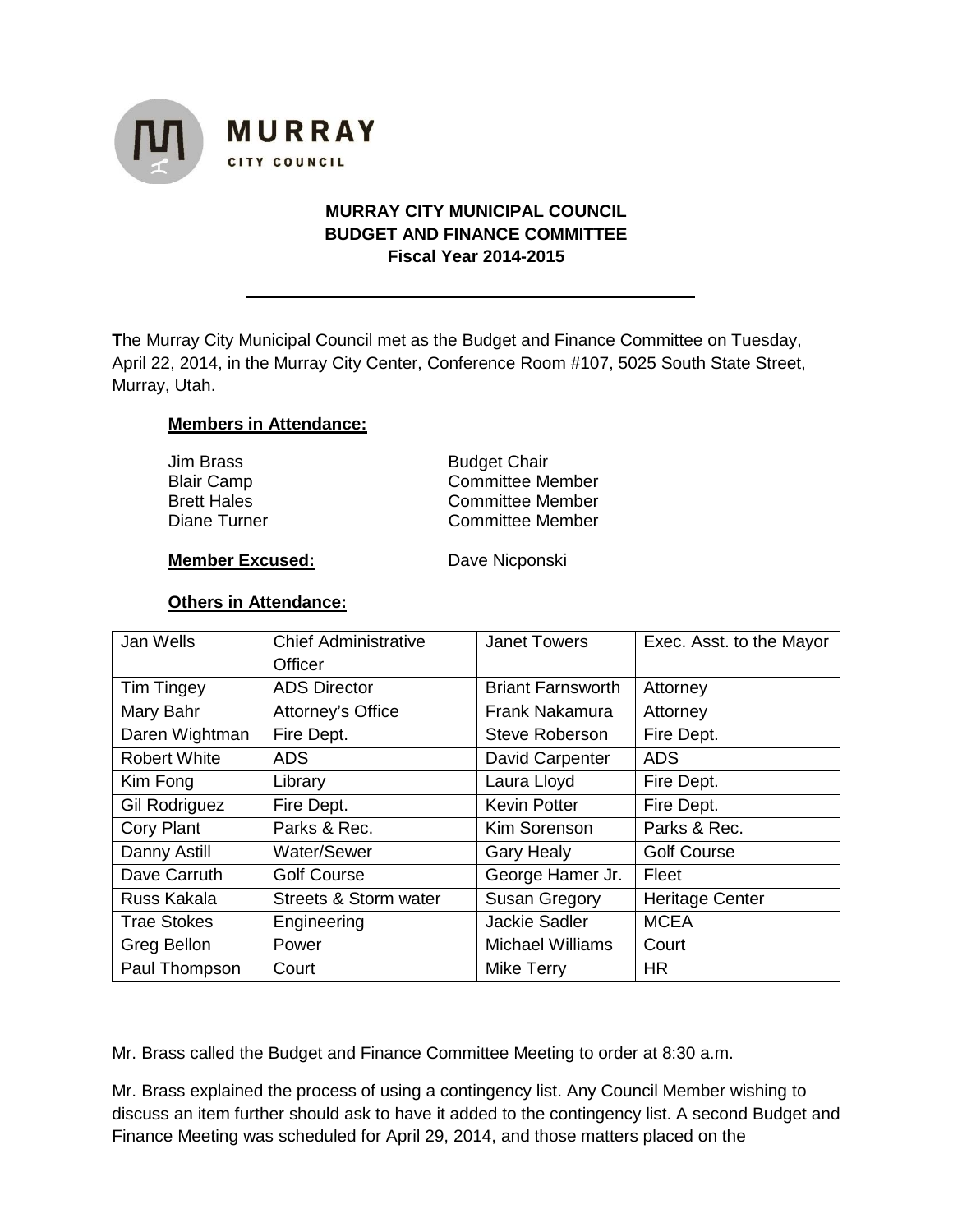contingency list would be discussed at length and decisions made at that time.

# **Budget Overview Justin Zollinger, Finance Director**

Mr. Zollinger mentioned that he had recently returned from a finance conference. He told of another City's budget process that had begun the previous September and was still in the planning stages. He noted his appreciation for Murray's Council and Administration and the collaborative efforts that we have in the City.

Mr. Zollinger explained the compensation changes contained in the Mayor's Budget. An effort was made to put the employees first, then subsequently asked each department to hold their expenses flat to the previous year. The Mayor planned a 1% cost of living increase (COLA) and a 2% merit increase. Insurance costs increased about \$233,000 or 5.4% and retirement costs went up by \$419,591, which was 8.02%. The total increase in payroll suggested is \$1.3 million. This is referred to as target based budgeting. Each department is allowed to shift money from one line item to another and through the year department managers are encouraged to solve their own problems. He feels this is empowering.

Mr. Zollinger commented that with these plans, he started with a \$600,000 negative budget. From there he accumulated \$300,000 in increased revenue and \$300,000 in lowered expenses to produce the balanced budget that the Council was considering.

The Market Street Fairness Act was a topic of discussion at his recent conference, Mr. Zollinger stated. It is unlikely to pass this year, however, cities were encouraged to put in place ordinances that would ensure they would be prepared once it passes Congress.

The motor vehicle fee in lieu of taxes revenue is decreasing. This happens because if Murray keeps its taxes low, then other entities retain a larger share.

Mr. Zollinger reported that passport transactions had done well.

The Capital Improvement Project (CIP) had more money to work with in this budget year. The Budget document authorized the Finance Director, per State Code Section 10-6-116(2), to move General Fund reserves to the CIP if those reserves are in excess of the 25% legal reserve limit.

Other highlights include an increase in the Utah League of Cities and Towns fees of \$1,000 going to \$33,000 per year. Valley Emergency Communications Center (VECC) also adjusted their fees upward.

Mr. Zollinger has consistently reduced the Non-Departmental budget, however there is a replenishing mechanism on June 10 from property tax increases. This can be used for emergency repairs and employee raises the following year.

Again, Mr. Zollinger expressed his appreciation to all the Department Directors and their willingness to work together.

# **Attorney's Office Frank Nakamura, City Attorney**

Mr. Nakamura introduced his staff present, Mary Bahr and Briant Farnsworth, attorney, and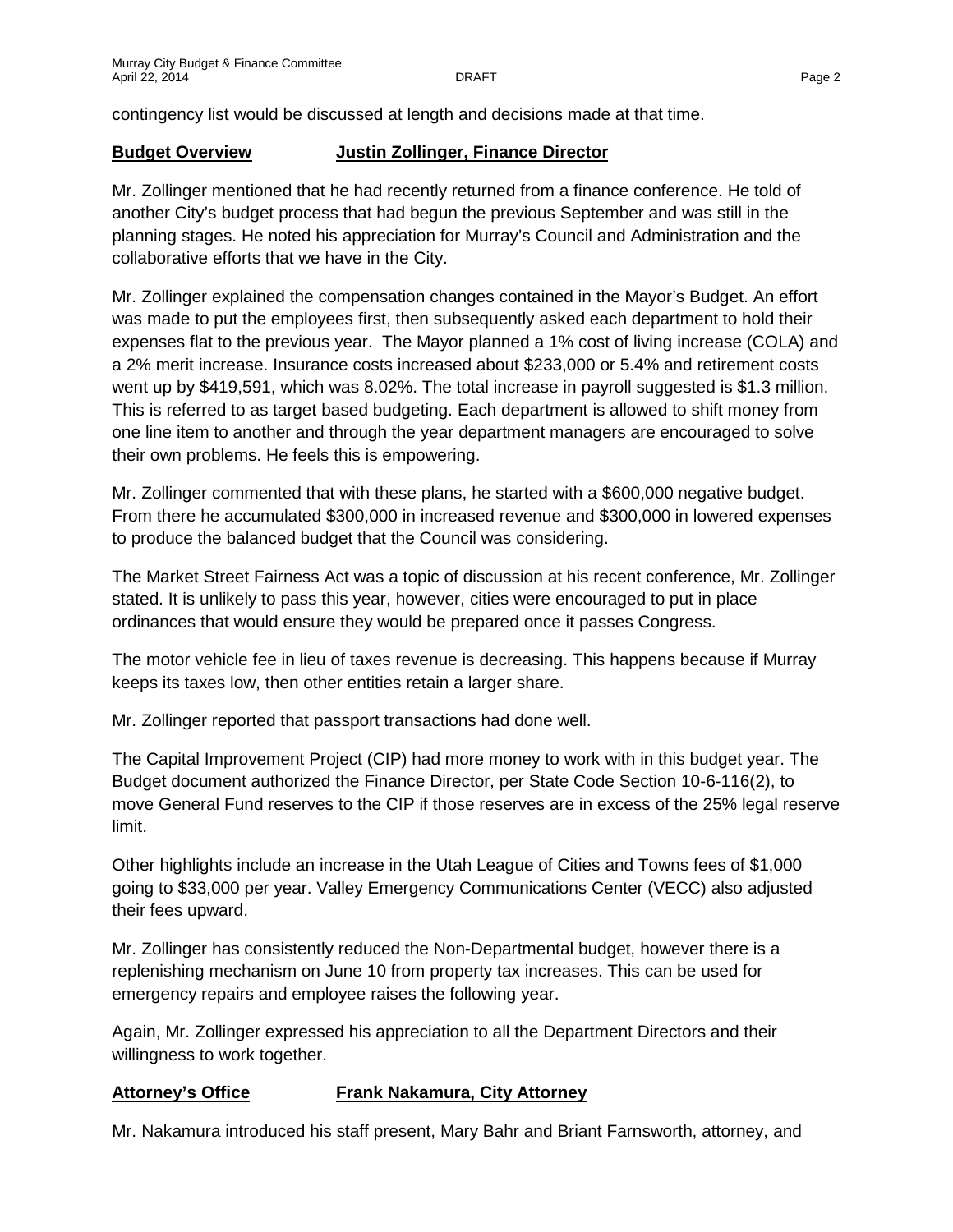praised them for their work. He stated that his budgets, Attorney and Prosecution, were status quo. There were no changes except the personnel line items.

When asked about contractual services, Mr. Nakamura said that litigation issues were paid out of the Retained Risk Fund. The General Fund and Enterprise Fund contributions make up the revenue. These reserves are used for outside attorney costs.

# **Administrative and Development Services Tim Tingey, Director**

Mr. Tingey stated that overall operations had been reduced and that is due to the absence of elections this year. The previous election budget was \$96,000 and it was lowered to \$50,000. The idea is to leave some money here as a place holder for the next year when elections would be held.

Mr. Camp asked if that remaining amount would roll into the CIP (Capital Improvement Projects) budget next year. Mr. Tingey confirmed that it would.

Mr. Brass explained that the Council had set up a program for departments to benefit from excess budget dollars not spent during the fiscal year. Each department would have 75% of their savings roll into the CIP for future projects.

Mr. Tingey pointed out the *Economic Development Incentive* line item on page 70. The entire \$50,000 would be used in the current year, however, for next fiscal year the amount has been reduced to \$30,000 to help the City meet other needs. Diane asked how these funds are used. This money is to help small businesses, which are trying to expand, but have improvements such as curb and gutter that are beyond the business' ability to fund. For example, this year the Paris company was assisted with storm water drainage improvements.

# *Treasurer*

Mr. Tingey commented there was an increase in the maintenance contract with Itron for handheld meter reading. A new mail inserter and postage machine has been purchased and the maintenance cost is increased but is necessary due to the old equipment being undersized and not meeting capacity needs. This item did go out to bid. Mr. Camp noted the decrease in other related line items. Mr. Zollinger pointed out the ability to have an increased number of billing inserts.

The credit card fee costs have risen as the number of customers paying with credit and debit cards continues to increase as we encourage electronic bill payment. Our customer base also continues to grow. The Utah Department of Transportation and Intermountain Medical Center are two entities that have worked with the City to pay by check rather than credit card because the fees on those large transactions were astronomical.

# *Recorder*

The Recorder Division has processed 733 passports since October. Revenue from that venture amounted to \$23,176 without any increase in personnel. Budgeted revenue was \$20,000. Minor increases have been added in postage, cell phone, fuel and department supply costs.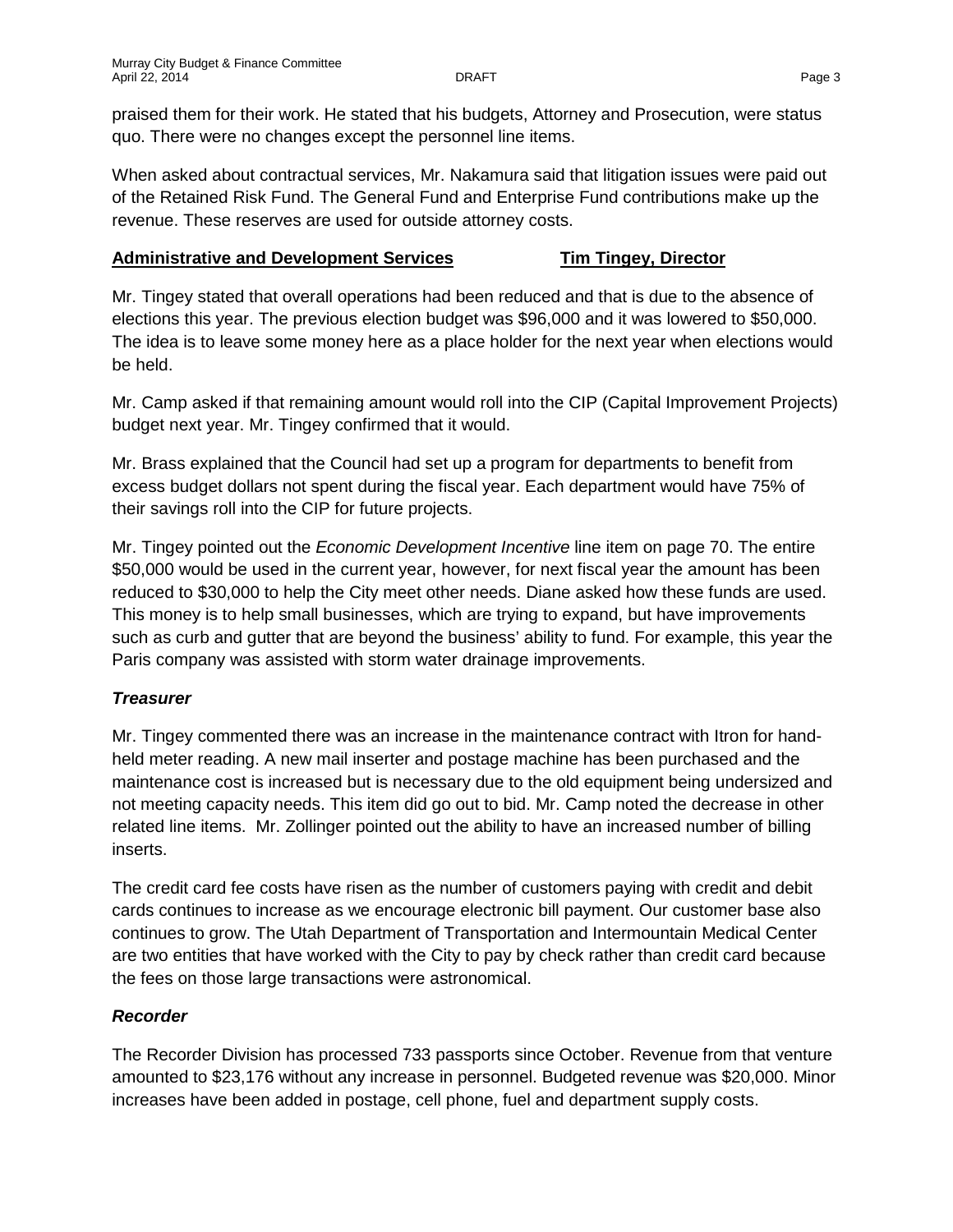# *Information Technology (IT)*

Mr. Tingey said the IT budget is flat with a minor increase in maintenance. The small equipment and computer replacement program is working well.

Mr. Brass commented that the servers have been moved to the Emergency Operations Center. The City will be protected if the City Hall building suffers a major emergency.

Mr. White responded that some old SANS servers will go there and new hardware will be migrated over a couple of days; following that a test will be conducted. It will take a couple of months and will be set to work with the new City software package. When these changes are made in case of an emergency situation, IT would expect to lose only a half day.

### *GIS*

The only item Mr. Tingey mentioned here was a small increase in fuel costs.

# *Building Inspection*

The staff continues to require overtime hours for plan review for special projects. Minor plan review is not cost effective to send to structural consultants. Mr. Tingey noted the increase to \$2,000.

# *Community and Economic Development*

On page 80 you will notice an increase in training to have three staff members attend the American Planning Association Conference.

The Chamber of Commerce contribution is in this budget and amounts to \$20,200. Mr. Camp asked how that amount is determined. This has been a long standing line item and was reduced by 10% in 2009 due to budget constraints. There was some conversation on having the Chamber report to the Council.

The Economic Development Corporation funding is here. A set amount was decided upon and it does not follow the usual formula applied to other community partners. Some proposals come to Murray from them, Mr. Tingey explained. Mr. Brass informed the group that they feel all new business has a positive impact on the state. It is a good organization.

### *Redevelopment Agency*

Mr. Tingey explained that overall funding had increased here due to the requested funding from the Fireclay area for the first year. No wages are paid from RDA funds, however, there is an administrative fee.

A meeting was held with the Miller Group to request additional parking. Miller had promised a third phase to include a parking structure. As was being addressed by Council action on May 6, 2014, the allowed use of on-street parking to meet minimums has not been successful.

Mr. Brass asked if the parking situation could be evaluated. Mr. Tingey said it is with the Planning Commission now, and would be coming to the Council. Mr. Brass said the current parking situation is frightening.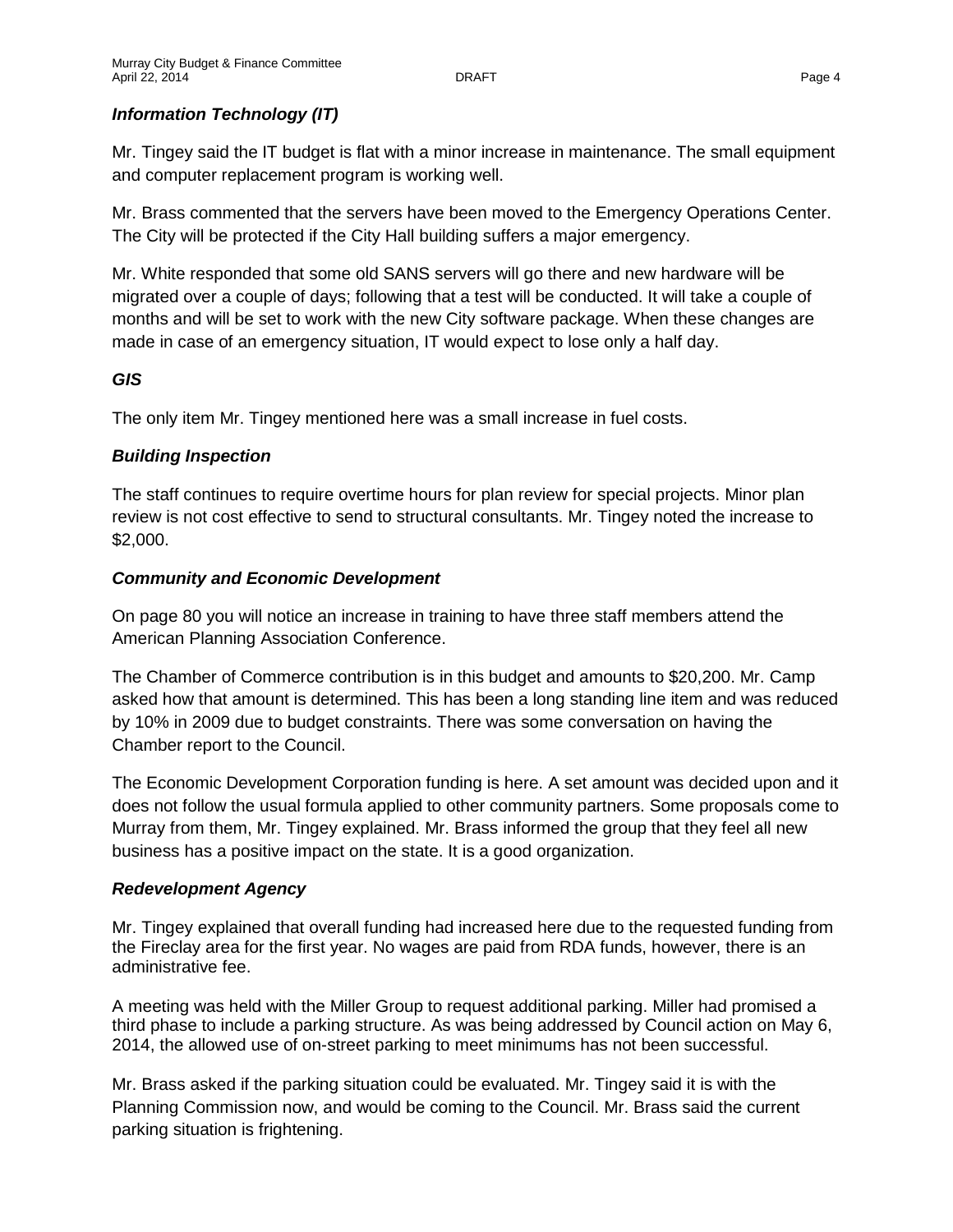Mr. Tingey said there were five areas for discussion:

• **Central Business District**- There are significant changes in the downtown area, all related to the bond payments that will be assumed for the purchase of the Wright properties. The *improvements* line item has dropped to \$20,000 to compensate for the assumed debt service. There is a brand new line item, called *debt service principal* that is \$262,000. Mr. Zollinger added that next year, one of the debt service payments for the RDA would disappear, and those line items increased. There is a line item called *other transfers* for \$285,000 that will be paid one more time this year for some bond obligations. The changes are fluctuating because of these bond payments. Mr. Brass asked if the bond payment was the sales tax revenue bond that was used to acquire some of the properties.

Mr. Tingey noted that the Murray School District receives \$400,000 each year from the Central Business District. That has been done for many years, and is capped at \$400,000. That obligation will be in place for the next twenty years. It is an education mitigation fund, similar to a hold harmless opt-out because they are not getting the incremental rise in value because of the RDA area. Mr. Brass said the amount was capped because the impact on the School District due to new students in that area was minimal.

- **Fireclay** This is a brand new budget. The funds were requested last year, and will be received in December and March of the next business year. There is a 20% low income housing amount required by state law. The total amount in revenue is approximately \$633,000, and \$126,741 is the required 20% amount. Mr. Brass said the original plan when Fireclay was developed was to roll the 20% into a NeighborWorks type of project, specifically for Fireclay. Mr. Tingey added that there was also a portion set aside for project costs for the bridge. The private reimbursement is roughly 50% for costs related to public infrastructure, roads that Hamlet and others put in. The School District receives 12% of the tax increment, approximately \$76,000. Capital projects were allocated \$200,000, including the crossing work at Fireclay/Trax. There are other expenses for reimbursements per the agreements with Power and Water, as well as an administrative expense. Mr. Brass commented that the amount for the School District was weighted on the number of students.
- **Vine Street Redevelopment Area** There were no changes proposed. This is a small area that receives \$55,000-\$60,000 worth of tax increment. There are some revitalization grants that would go toward small business grants.
- **Cherry Street Redevelopment Area** This is similar to Vine Street, and receives approximately \$80,000 per year. It will remain status quo from the previous year.
- **Smelter Site** This is the area where the hospital is located. There is a required contribution for low income housing to NeighborWorks. The number includes the previous year's amount plus the additional 20%. There was a sales tax bond that was reduced, due to a smaller principal.

Mr. Camp asked about the administrative fee, and how that money is used. Mr. Tingey replied it is a formula that is used to cover the costs for finance, admin, and attorney's fees, similar to the same formula the other funds use.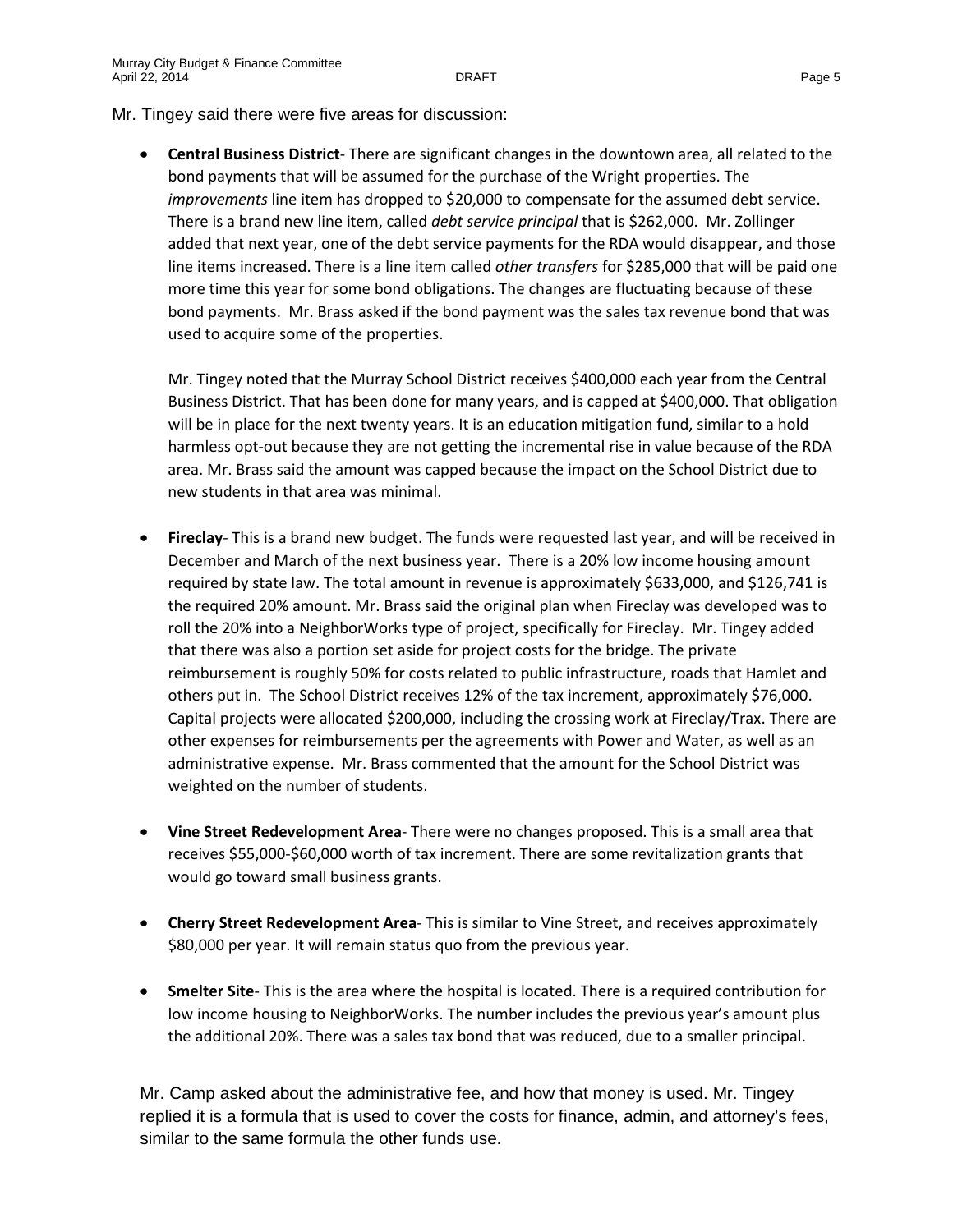Mr. Tingey reported that there were no changes to CDBG since the last ordinance that was passed.

# **Library Kim Fong, Director**

Ms. Fong said the changes are minimal for the Library. There was an increase in employee wages to reflect the raises, and also a promotion.

Mr. Camp asked about grants. Ms. Fong replied that grants were currently budgeted at zero, but a budget opening would be done if a grant was received. The library receives the Cleft grant every year, usually around \$12,000 and that has already been added in the budget.

Ms. Fong noted that it is a flat budget, with no additional revenue. At some point in the future, the tax levy may need to be increased. There needs to be some other kind of revenue to allow for the book purchases. There has been an \$11,000 increase year to date in fines and fees collected, so that helps. Mr. Zollinger said that the motor vehicle fee in lieu decrease affects the library. Ms. Fong said that both the City and County libraries tax levy is twice the amount as Murray City. Murray City is .00041, Salt Lake City is .00082, and the County is .00078.

Mr. Camp asked about e-books. Ms. Fong replied that the e-book collection is increasing but still accounts for only about 4% of total circulation, yet takes more than 50% of the materials budget. The problem with e-books is that the publishers do things differently. For example, a John Grisham e-book would cost \$84, and others are around \$30, but have a maximum circulation of 26 times. She believes the demand for e-books will continue to increase. There is a lot of negotiating going on between the publishers and libraries to try and get consistent pricing and restrictions.

# **Fire Department Gil Rodriguez, Chief**

Chief Rodriguez commented that he appreciates the work of Mr. Zollinger and the Mayor for the balanced budget. He knows that is a difficult job with so many needs.

One of the issues in the Fire Department is that there are 10 employees with over 20 years' service. It becomes difficult to grant vacation requests. There is an employee vacation pick day and three days are granted on the first pick, and later vacation days are given, as long as it doesn't create overtime. For example, if three employees are using vacation, and another calls in sick, it causes the shutdown of an ambulance. There were 82 days that an ambulance had to be shut down, and 57 days where an employee was called back for 12 hours of overtime. Last fiscal year, 52 transports were given to other agencies. That is a potential loss of \$65,000, but in reality would be less due to write-offs, Medicaid, etc.

In 2008, the overtime budget was \$260,000, compared to \$160,000 for this year. The department is still down two employees, due to early retirements. There is also one paramedic currently serving in Afghanistan. It is very difficult to cover operations and stay within the overtime budget. Chief Rodriguez would love to keep the third ambulance in operation all of the time. It puts a strain on the other two ambulances, and is a revenue loss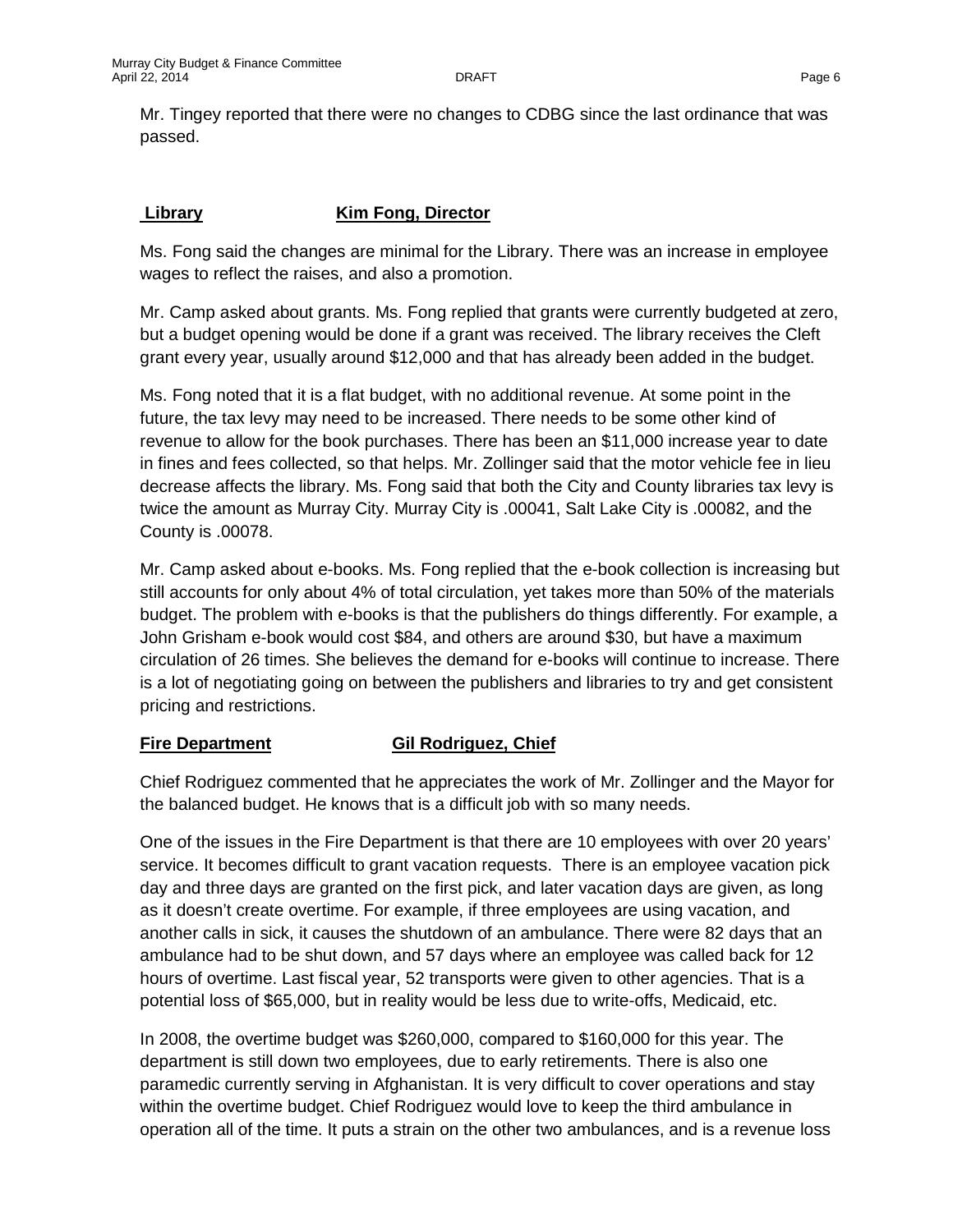if all are needed at the same time. Mr. Camp asked if jump crews are used for that. Chief Rodriguez replied that they are not; all of the three apparatus are kept in service and the third ambulance would be cut back. It is an insurance risk hoping that you are in the right place at the right time. The goal is to keep the big tower reserved for the larger, more meaningful calls.

Mayor Eyre asked about the 82 days that one ambulance was not in service. Chief Rodriguez said that was correct, but the other two ambulances would cover, unless they were busy. Mr. Zollinger asked if Metro Fire covers if needed. Chief Rodriguez replied that there is always an agency able to cover, but it is a loss of revenue. The agency that does the work receives the revenue, he noted. The big factors were the decrease in the budget, and the loss of the three guys. Mr. Camp asked if Murray was doing transports in other cities also. Deputy Chief Potter replied that Murray does do other transports, but not as much because UFA (Unified Fire Authority) doesn't like to share.

Mayor Eyre asked for a percentage of customers that never pay their billed amount. Chief Rodriguez replied it is close to 50% of customers that are considered non-payers/write offs. He commented that Murray is actually one of the better cities for payment. The other issue is the Medicaid customers that pay a very small percentage of the billed amount; for example, the City might receive \$250 from a \$1300 bill. Deputy Chief Potter said it is unknown if those numbers will increase, as more people are required to carry insurance coverage. Chief Rodriguez said the ambulance service was started during the economic downturn when people were losing jobs, etc. Transport care is never denied, regardless of finances, he noted.

Chief Rodriguez said he is aware of the challenges in working with a flat budget. It becomes more difficult to keep up with increasing costs, but has made the department very diligent in watching expenses. The vehicle maintenance budget is a big concern. Replacing tires on a truck is a large, but necessary expense.

Chief Rodriguez stated that he has three captains making less wages than some of the paramedics. One Captain that has been here for eight years is making less than some of the paramedics that work for him. That is an inequity that is troublesome to the Chief, although he is aware that it can happen in other departments also. Chief Rodriguez said that this Captain is a performer and retains a great attitude, even though the situation is frustrating.

Chief Rodriguez appreciates the CIP selections and is looking forward to the repaired roof on the Annex, and rotating the engines. Mr. Zollinger added that the turnout gear was put in the operating budget to be part of the rotation, as was requested by Council. Chief Rodriguez said he appreciated that and they are learning more about how the gear wears out before it is noticed.

Ms. Turner asked about the operations grant and if they would receive them next year. Chief replied that they apply for every grant and usually receive some consistently, but the amounts have decreased. Grants are sought all the time, and especially for needed items in the budget. Mr. Zollinger said that a budget opening would be done for any grants received.

Mr. Brass asked about the increased amount budgeted for Cert. Chief replied that the Cert.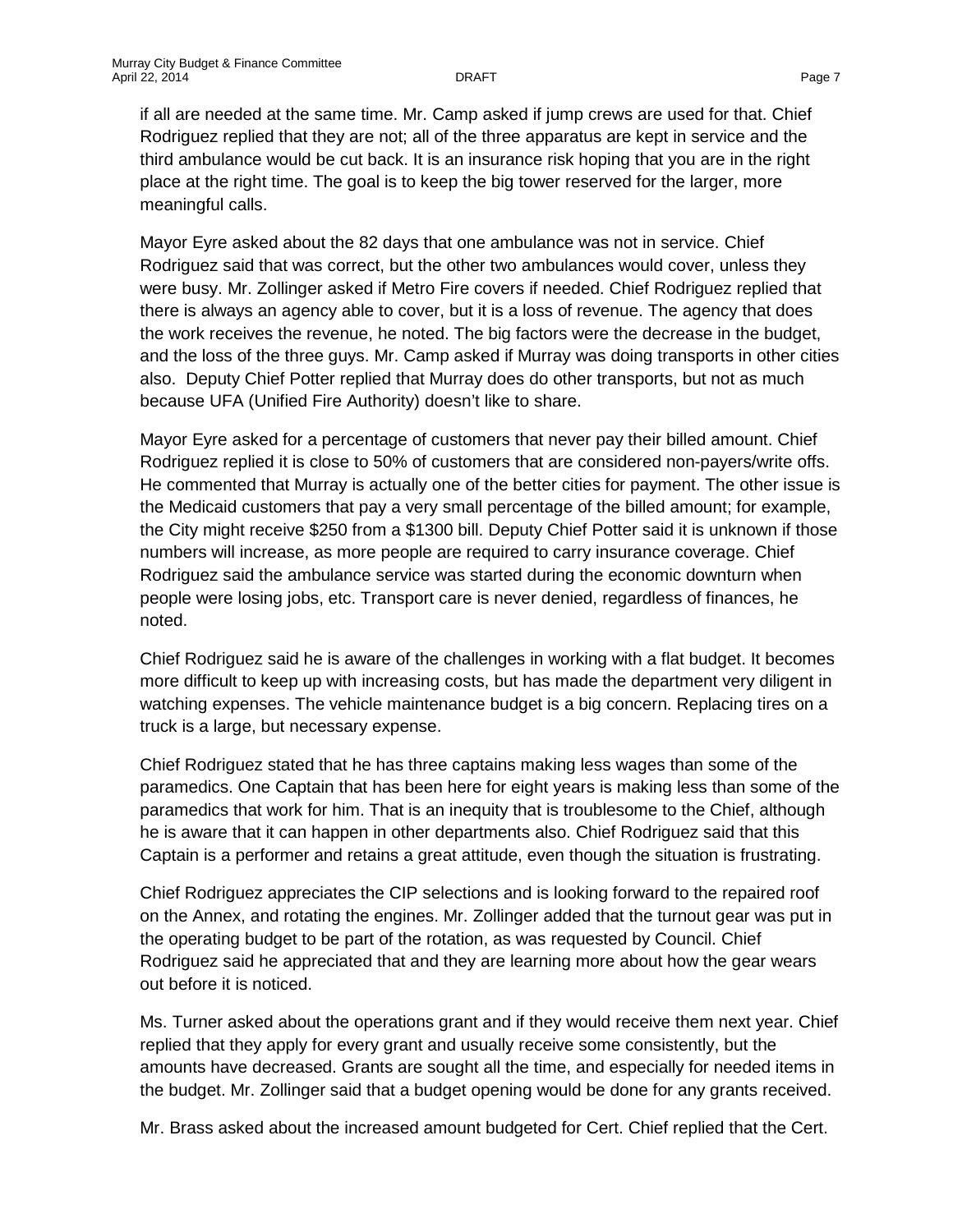program is going on and a few classes occur every year. Mr. Zollinger noted that the Fire Dept. was able to put money aside for Cert from reducing other budgeted line items. Mr. Brass commented that anything the citizens could do to help themselves would be valuable in shortages of time and resources. The reality is that there will not be enough emergency responders in an earthquake or natural disaster, noted Mr. Brass.

Mr. Camp expressed his appreciation for the recent emergency training given.

#### **Public Services Doug Hill, Director**

# *Public Works*

There are a few increases in line items. The cost for road paint has gone up, so that amount has increased.

There was a North Jordan Canal Stability Study added to the budget. After the canal break, the parties involved are concerned about the safety of the canal situation. There is a proposal for an interlocal agreement to share the cost of the study. There was \$76,000 included for that study, of which half that amount would be paid for by the County. The Legislators were successful with the State to get them to put money in the budget to mitigate the hazard near Winchester Street. Murray City has set aside \$175,000, which is 25% of the estimated cost. The County would design and build the structure to make it safer. Mr. Zollinger said a portion of that money would be coming from General Fund reserves.

There are lighting fixtures in the public services building that need to be replaced to the new standard T-6 lighting. Money has been set aside for that light bulb replacement.

There have been Class C funds set aside for roads; including Avalon Drive reconstruction and sidewalk improvements, and for the replacement of City sidewalks and ramps. There will be an overlay done on Vine Street between Murray Boulevard and I-15, and a local match of funds for the reconstruction of 5900 South, west of State Street. There will be City wide slurry rejuvenation and pothole repair completed.

The streetlight fee was previously paid by the roadway budget, and is now being paid by the Power Department, so that line item decreased.

There were no significant changes in the engineering budget.

Ms. Turner asked about the radar speed signs. Mr. Hill replied that the radar speed signs are budgeted in the CIP budget.

### *CIP*

The Traffic Safety Committee has made recommendations for the locations of the radar sped signs. They have identified and prioritized the streets. The budget is \$25,000 which will allow for about eight radar speed signs. The Committee has proposed one large sign to be placed on 4800 South. Mr. Hill said the Council can re-prioritize the location of the signs, if they wish. He noted that in the past, Council Members have had specific requests and those were incorporated into the intent language.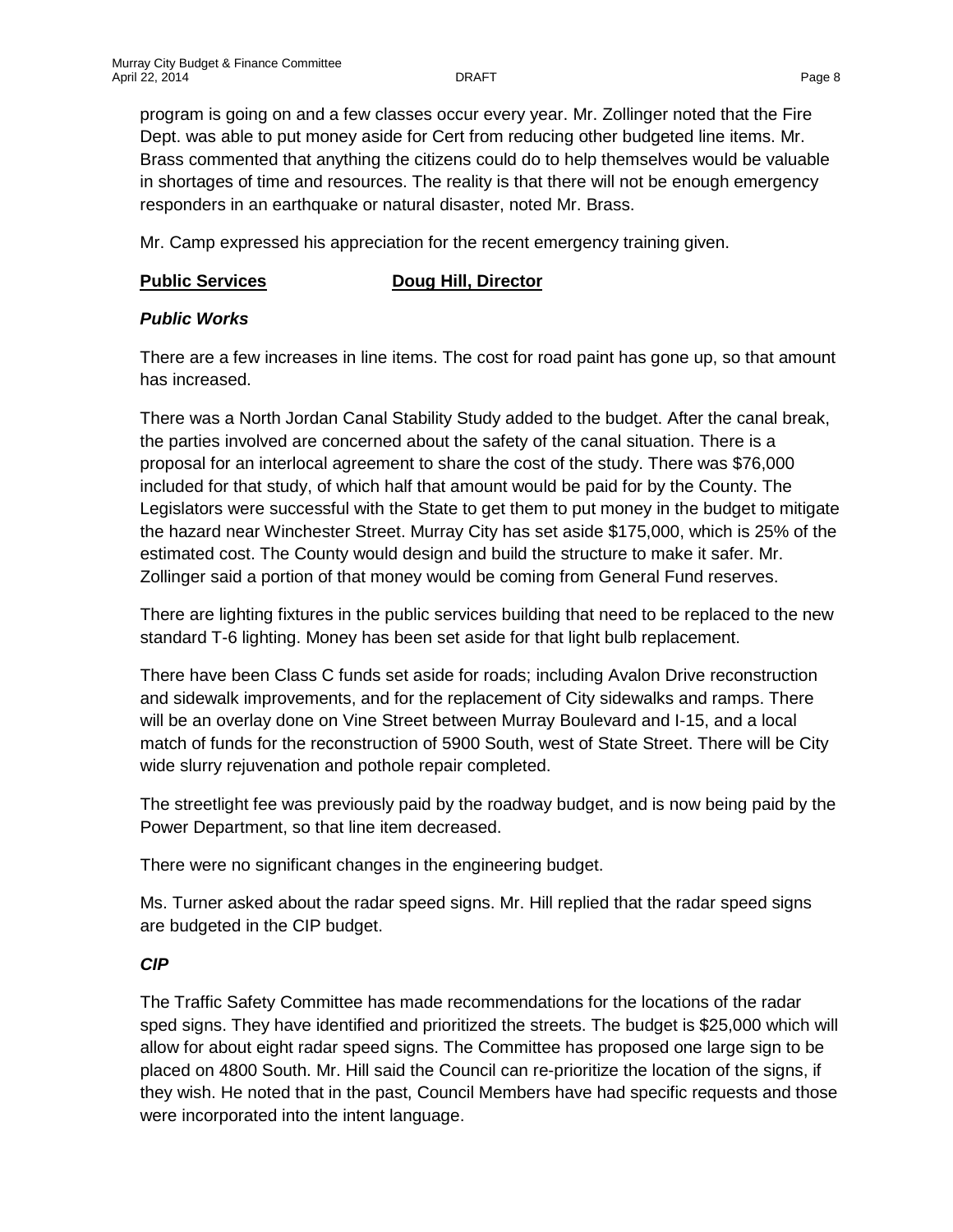Ms. Turner said she has requests from residents for a sign to be placed on Fontaine Bleu Drive. Mr. Camp asked if this item should be put on contingency for further review. Mr. Brass said that would be fine, or it could be discussed at this time. Ms. Turner said she believes one sign heading north on Fontaine Bleu Drive would be sufficient. Mayor Eyre asked if typically one radar sign on a street was the usual practice. Mr. Hill replied that the Traffic Safety Committee has recommended that Green Oaks, 725 East and 5290 South should have two signs, but that is lower on the priority list. Mr. Hill noted that the Council could add Fontaine Bleu to the list. The last one on the recommended list, is Three Fountains Drive, which could be replaced. Mr. Brass recommended putting it on contingency for further review. Mayor Eyre noted that the Mayor's office has had requests for signs on Three Fountains Drive, as well as Holstein Way. Mr. Brass said he has heard requests for Three Fountains Drive also. Mr. Brass stated that District 1 has received a large number of the signs, so it may be an issue for further study and review, to ensure fairness to all areas.

Mr. Hill stated that the CIP includes \$210,000 for a new dump truck, salter and plow. The CIP also includes funds for road projects/overlays at: 1865 East and Zenda Way, 5985 South, 5935 South, 1320 East and Elm Street. The Chevy Chase and Wesley area will also have a rebuild.

There is money set aside for storm water improvements to meet permit requirements, and some remodeling to the second floor counter area.

A new traffic signal will be installed at Main Street & Fireclay.

# *Parks & Recreation*

There are some line item increases for *vehicle maintenance*, for some older vehicles in the department.

It was discovered that the water line going to the Ken Price ballpark was not metered; that will cause an increase in utilities.

There was a group from the youth baseball community that recently approached the City with an issue. Due to the abundance of super leagues, the local leagues such as Liberty League and Babe Ruth have seen a drop in participation, making the fields more available. Typically, the City has not had the room for these super league teams to play on Murray fields. The City agreed to help the teams out next year, so there will be an increase for umpires, supplies etc. but the revenue should offset those costs.

The utility costs at the outdoor swimming pool have increased, as well as the food costs at the Heritage Center.

The Cultural Arts budget has been adjusted to allow for nine youth musicals at all the elementary schools within the City.

There was a previous discussion about removing some of the roads in the cemetery to make way for more burial lots. The CIP committee agreed that it made sense financially; the revenue from the new plots should offset the costs of the road removal. There are so many residents on the unofficial waiting list at the cemetery. He believes that 150 new plots would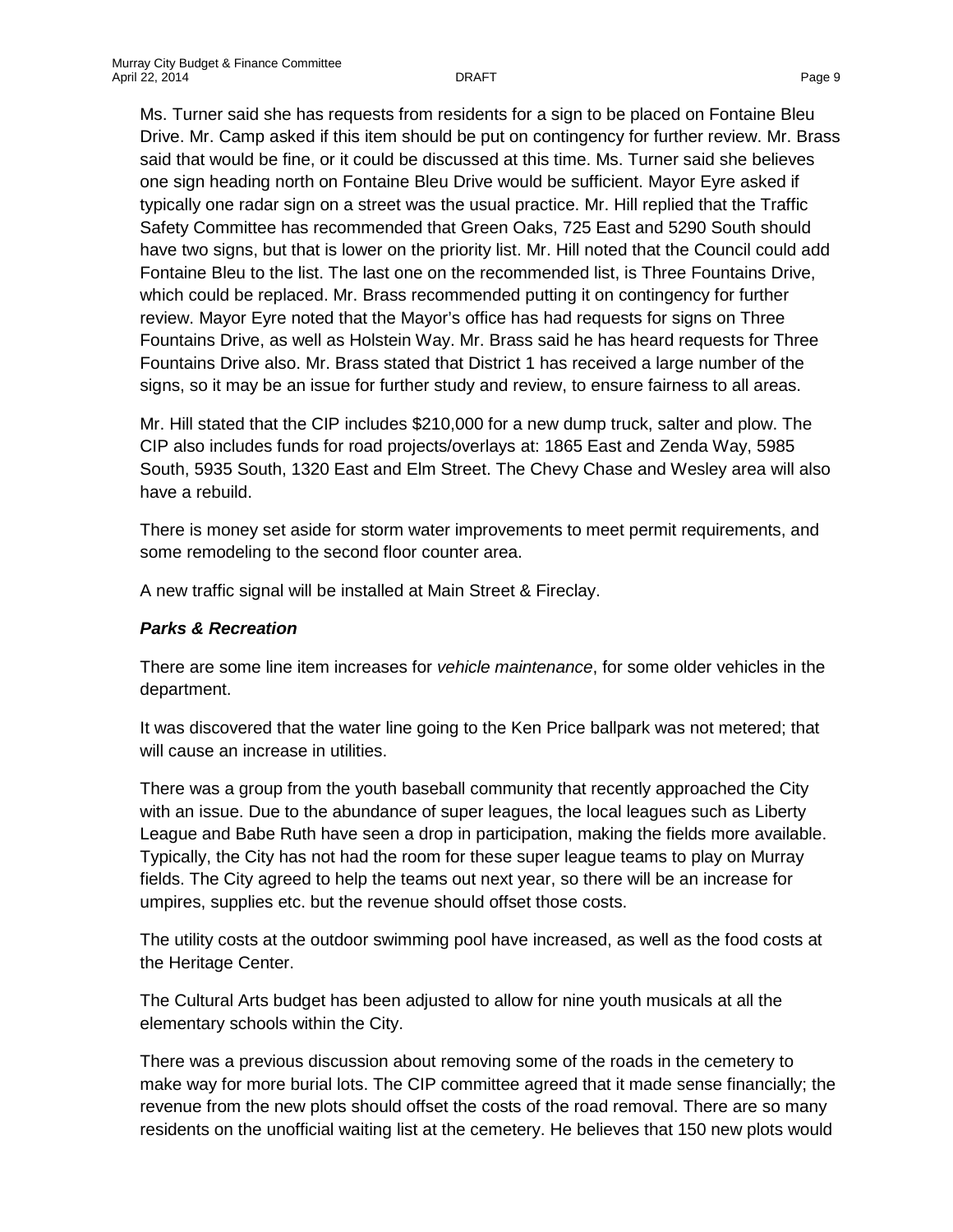be sold within the fiscal year. There will be a study done to ensure what the fees would be, before moving forward with the project.

### *Parks*

The unmetered water line at Ken Price, and vehicle maintenance resulted in some cost increases.

## *Park Center*

There were no significant increases.

### *Recreation*

There were some line item adjustments to account for increased supply costs for the baseball program, but those would be offset by revenue. A small increase for the utilities at the outdoor swimming pool was included.

# *Arts & History*

There were no significant increases, and a small decrease in the overall budget.

# *Heritage Center*

The major increase was for the rising cost of food. Most of the program expenses are offset by the fees charged.

### *Cemetery*

There were minor increases to account for vehicle maintenance and fuel costs.

### *Capital Improvement Projects (CIP)*

There was \$15,000 allocated to replace soccer goals, \$150,000 to overlay and repair the Jordan River asphalt trail, \$20,000 to replace two utility vehicles.

There was \$20,000 allocated to replace shower heads at the Park Center, and \$20,000 to create a cement pad for a pickle ball court. There is a high demand for pickle ball in the community, and the City has begun to restripe some of the basketball courts. Those courts won't be permanent courts with nets, but will have the striping. The gymnasium floor in the Park Center has also been striped, and the Park Center will have an open gym night for pickle ball.

Two years ago, Select Health partnered with the City and purchased two pickle ball sport courts. They were set up in Murray Park and were very popular. The challenge is to find a place to pour the cement pad and lay the sport court material on that. It may be decided to save the \$20,000 with more future money to establish permanent courts. Mayor Eyre asked if the old ice skating location had been considered. Mr. Hill said that area was discussed, and would be an ideal location for six to eight pickle ball courts. Mr. Plant added that Riverton and South Jordan are in the process of building some courts. Mr. Sorenson said the area of the old ice rink has the old piping and also the older building that housed the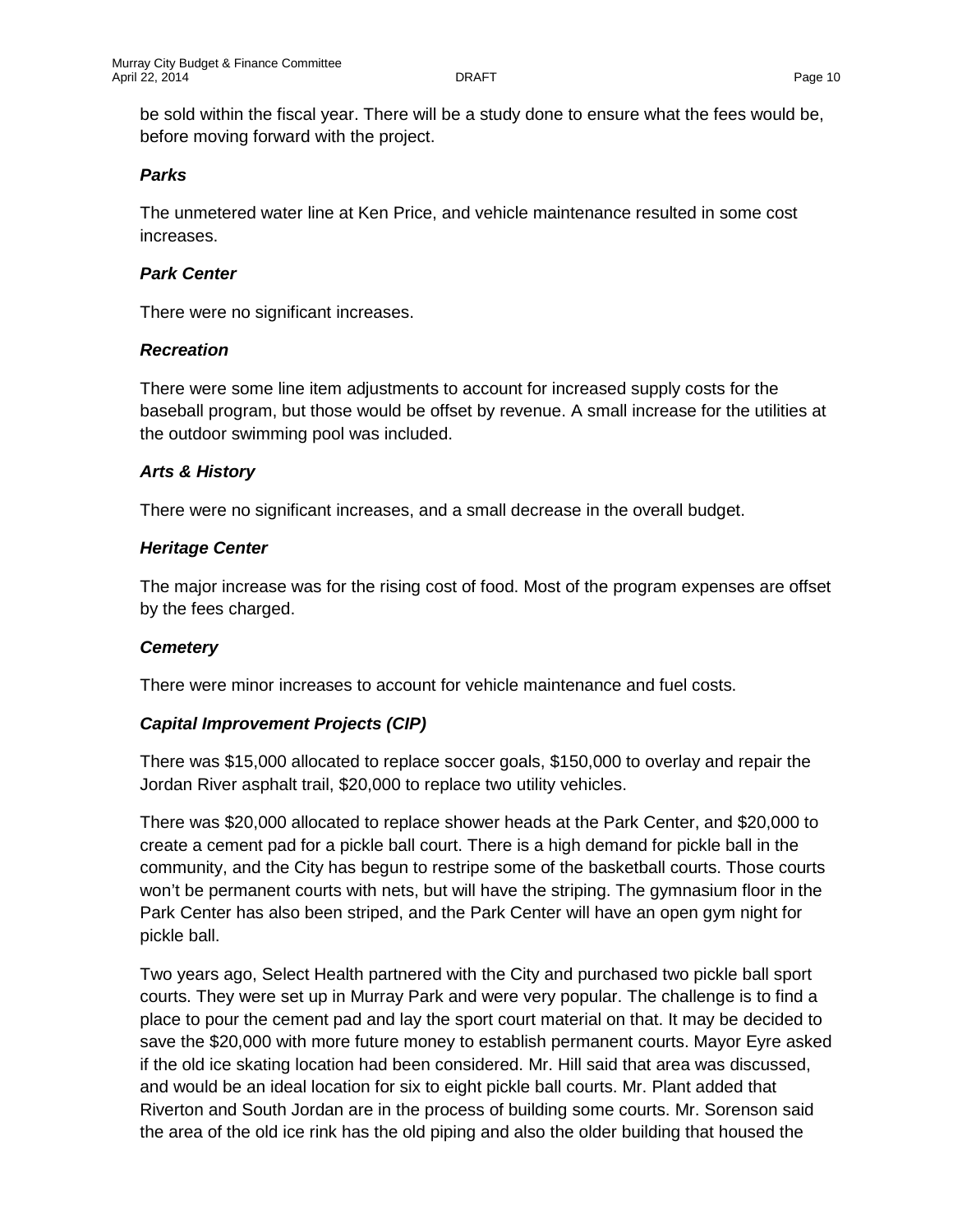refrigeration. The hope was to develop a parks and recreation master plan that included pickle ball courts and a water feature for children. The costs would exceed the \$20,000, but that area is under consideration. There is some storage and old office areas that DEA (Drug Enforcement Agency) had previously used, but those would not be missed.

There was \$50,000 allocated to hire an architect to review the outdoor amphitheater in Murray Park and develop plans for improvements, such as dressing rooms, concession areas, a covered roof, etc. The hope is that the City can approach the TRCC (Tourism, Recreation, Culture and Convention) Committee and possibly receive a grant to help fund the improvements. The City first needs to make the investment to develop a plan.

The Heritage Center received \$70,000 for a 14 passenger vehicle.

The Cemetery received \$300,000 to re-do the irrigation system. Ms. Turner asked if the irrigation repairs all had to be done at once. Mr. Hill said it would be easier and probably less expensive to do it all at one time, but could be done in different phases.

#### *Water*

There is a plan to use close to \$3 million in reserves. There are a lot of projects that were budgeted in this fiscal year as well as next fiscal year. He was unsure of how many projects would need to be carried over into the next year. If some of the projects were not completed in this fiscal year, then the money would revert back to reserves for next year's budget.

There are some line item increases for pump house improvements and sustainability projects. The City has offered the fixture reimbursement program that allows citizens to trade out a shower head or toilet, for example, to an energy wise fixture and the City would help with that cost.

There are some equipment upgrades for the bobcat for example. There are also increases for the cost of fluoride.

There are capital projects included in this budget, such as a new water line on 5900 South, east of State Street. That project will be paid for from both fiscal years budgets. There is another project planned for west of State Street.

The McGhie well is being replaced and a new well hole is currently being drilled. This will allow for more efficiency and produce more water.

There will be some bank stabilization done adjacent to the 500 East Well on Little Cottonwood Creek, as well as various pipe line replacements done in conjunction with the road projects. There is actually more money to do water line projects than road projects. There will be a new water line installed on Briar Meadow, but there isn't enough money to repave the road afterwards so there will be road cut trenching and patching. Many times the water line trenches improve the road with a new patch.

### *Waste Water*

The plan is to use reserves of funds that were received from a loan from the State a few years ago to make improvements to the sewer system.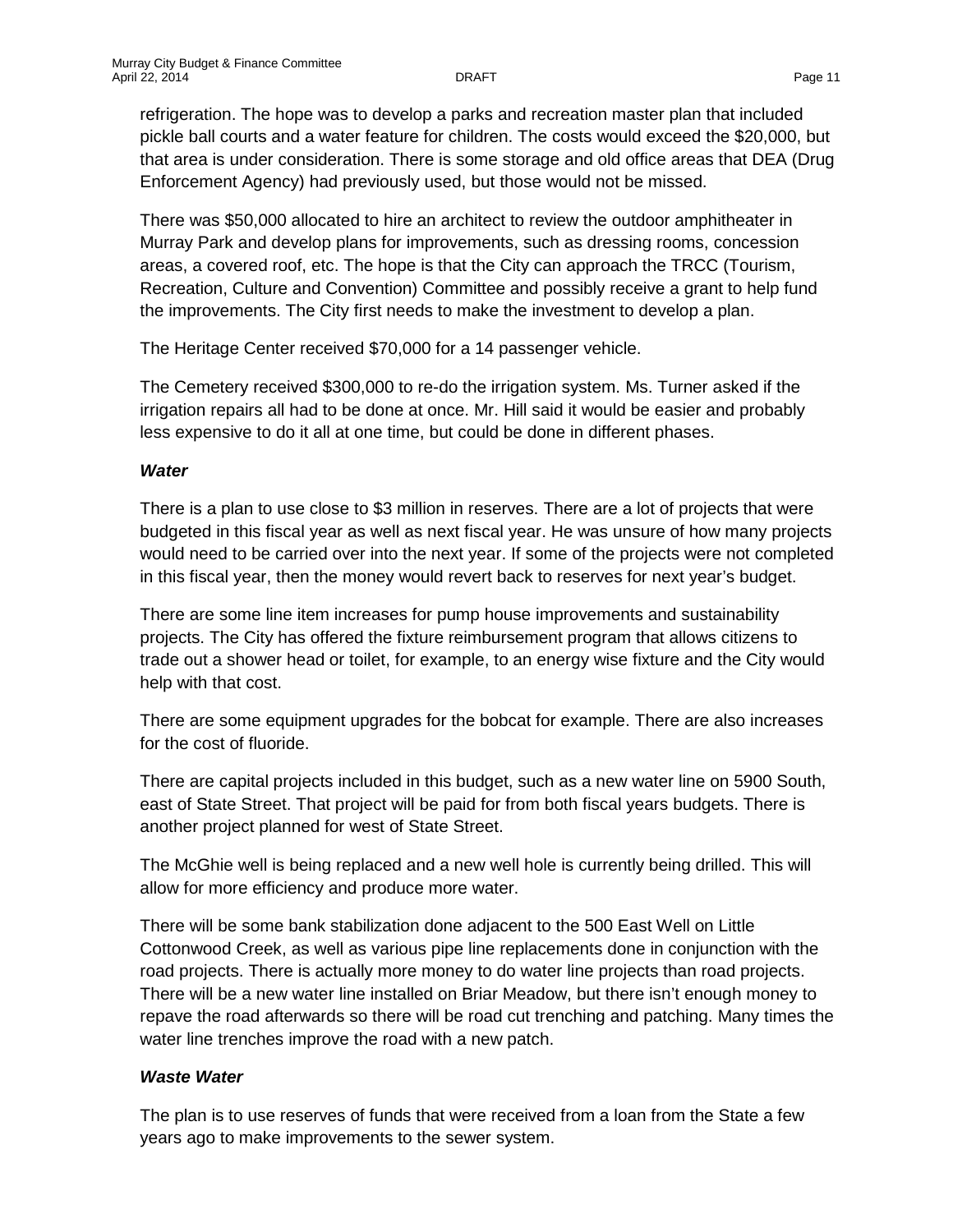The big project is to eliminate the Riverside Lift Station located on  $5<sup>th</sup>$  West near the Public Services offices. Studies are being done to eliminate that station and improve the entire system. Ms. Turner asked what a lift station is. Mr. Hill replied that a lift station is where the two lines come together, and one line is lower than the other and has to be lifted with a pumping system. It requires pumps and generators in place, and the concern is the possibility of back-up. Mr. Astill said there is 2.5 million of flow that runs through this lift station, and kills energy and time. The line must be relayed along 500 West for a larger and flatter slope to ensure all the laterals will connect properly. Not all lift stations can be removed due to the existing elevations.

# *Golf Course*

The golf course is planning on using \$72,000 in reserves. Typically, the City budgets for a low year in golf revenue, and hopes for good weather and higher revenues. The reserves will purchase needed capital products.

There has been an increase in maintenance costs of the irrigation system. The system is out dated and parts are less available.

There will be a lighting fixture installed in the pro shop, and a new roof on the maintenance building and pump station. There will be a new tee mower, a turf utility trickster, a trim mower, as well as a new marshall cart.

# *Solid Waste*

There were no changes since there were not any amendments to the WFWRD (Wasatch Front Waste Regional District) service areas.

There is a cost of living increase and a minor fuel increase that Ace Disposal charges.

There is an automatic fee increase that goes into effect on July  $1<sup>st</sup>$ . The rate will go from \$11.00 to \$11.25, and another \$.25 the following year. The charge for the extra can increases a small amount also. The contract will end in two years and be re-evaluated, and different services will be evaluated then also. Services can be evaluated now but would most likely have a fee increase for those services. The contract with Ace Disposal ends in December 2015, and bids would be received six months prior. Mr. Brass noted that a Committee of the Whole could be scheduled to discuss the issue before putting out an RFP (Request for Proposal). Mayor Eyre asked how much more pollution would be caused by weekly recycling. He added Ace Disposal stated that over 70% of the current fleet had been converted to natural gas.

# *Storm Water*

The plan is to use \$2.2 million in reserves, and the situation is similar to the sewer fund for projects spanning both fiscal years.

Specific projects include a new storm line at 5900 South and some improvements in the Hidden Village area. Those improvements need to be done prior to working on the 5900 West project. There are plans to improve the storm drainage in the Cherry Street area, and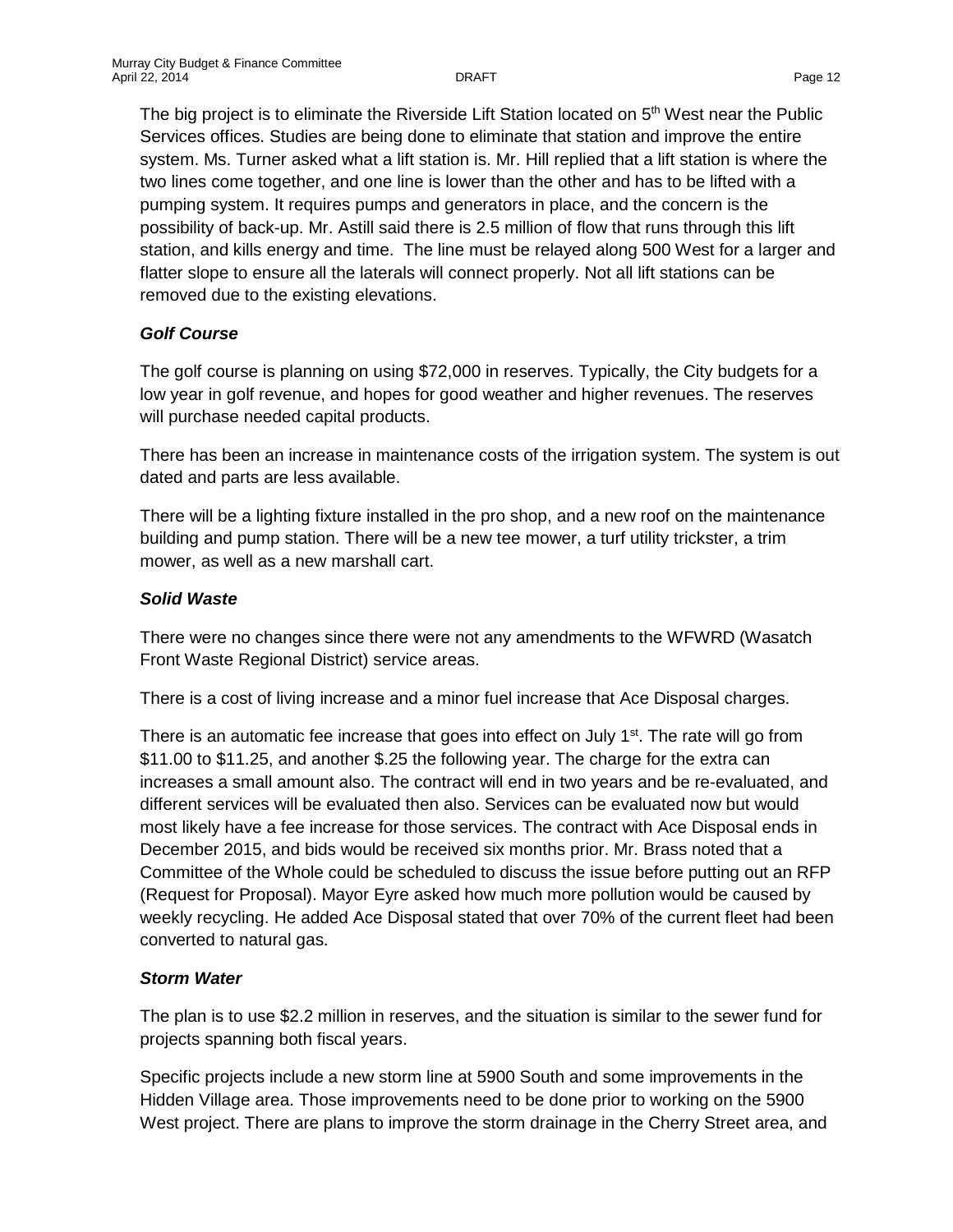the Anderson Avenue storm line.

There are some planned equipment purchases also.

There is not a fee increase this year. There will be an automatic fee increase in a couple of years that will allow for an additional bond for improvements to the storm system.

Mr. Brass said there are a lot of comments from residents on the east side when they get the ILOT (In lieu of tax transfers) notice. He added that 30% of the properties in Murray are non-profit but still pay storm water. This is a way to get some revenue from those non-profit businesses to go to the General Fund. He added that the impact on the water quality of the Jordan River is a big issue currently. It is becoming more apparent that the impact is not from the treatment plants, but from all things flowing in to the river. Storm water runoff carries leaves, grass clippings, etc. and impacts the quality of the water. Any mitigation by the residents will help in treating storm water, and save the City and the residents' tax dollars. This is the answer to the Federal Government requirements.

Mr. Hill said water is the largest regulatory issue that the City manages. The cost to the City to deal with water issues is high because of unfunded mandates.

# *Central Garage Fund*

There were some good changes made this year. All of the departments have an assessment that pays for the fixed costs of the garage and pay for the cost of parts, without a profit mark-up. This was an attempt to incentivize the departments to bring their vehicles there for repairs.

The cost for the City to run the garage is approximately \$380,000. That is the fixed cost and the assessments from the departments help to offset that cost.

There is one capital item to purchase, an air compressor.

Mr. Camp asked how many employees work in the garage. Mr. Hill replied there are four employees.

Ms. Turner asked about natural gas conversions. Mr. Hill said that the cost to convert vehicles isn't currently in the budgets but could be a discussion item later. Ms. Turner said that the conversions need to be done in a timely manner to be able to receive the money set aside by the Legislature.

### **MCEA- (Murray City Employee Association) Jackie Sadler**

Ms. Sadler said the committee met this month and discussed either reinstating the merit system or some kind or salary increase. The Mayor mentioned that he was looking into possibly a combined merit increase and a COLA (cost of living adjustment).

Mayor Eyre stated that there are several ways to look at employee compensation: COLA's, merit increases, red line incentives, the market, and inequities that might exist. He stated that inequities occur when a person is supervising an employee that makes more money that the supervisor. It is difficult to address all five of those issues in the first year. He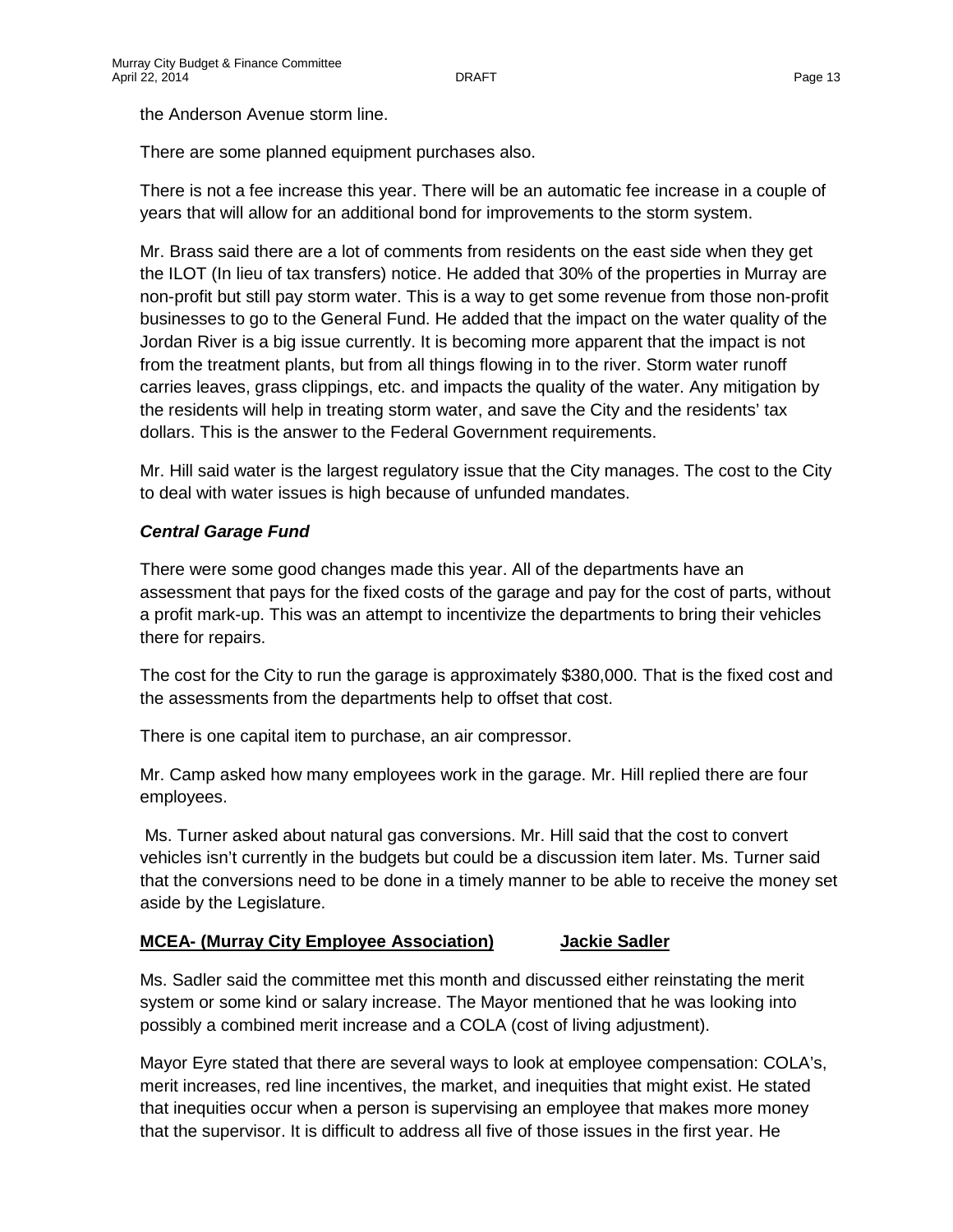suggested looking at employee increases first, and then determining other operational costs. He believes a COLA is the most effective, but not solely, because it compensates all employees equally, good and bad. He wanted to reinstate the merit system also.

Mayor Eyre and Mr. Zollinger decided on a 1% COLA, and a 2% merit increase. Using the Performance Pro system with evaluations and the parameters of a 3.0 to 3.70 score would result in a 1% merit increase, and anything above a 3.70 would result in a 2% merit increase. That would result in approximately 80% of the employees qualifying for the 2% merit, plus the 1% COLA. He is not a fan of the Performance Pro evaluation system because it duplicates and complicates things. Performance Pro is an annual \$7,000 expense and may be worthwhile if useful. If those parameters are realistic with the level descriptions, then maybe it streamlines the process. He believes the levels should determine if expectations are met or exceeded. He would like to review Performance Pro after this contract and give the employees a chance for a mid-year evaluation, using the new parameters. For example, a great employee that scored just under the 3.70 could have another chance at a review. Now those numbers should mean something, rather than simply a number. He noted that he would hate to make an employee wait an entire year to try and move up the scale for a higher merit. He noted that the moral thing to do is to go with the existing numbers and not make changes and mess with the program.

He suggested using the existing Performance Pro numbers for the raise that would occur on July 1st, and possibly have another evaluation by November; then everybody doing those evaluations, would have a different concept of them and the numbers would mean something. He proposed that the red-line individuals would receive the 1% COLA, as well as a one-time bonus of \$500. At that time, the inequities would be reviewed again, and written policies would be put in place to keep these inequities from occurring. The market would need to be reviewed at a later time.

Mayor Eyre noted that it is important to remember that there was a \$1.3 million increase in employee benefits that the City covered. Insurance premiums increased by 5.4%, retirement costs increased by 8.2%, and the 1% COLA, and the 2% merit increases add up to a total employee compensation increase of 16.42%. It is important to look at the other 13% in increased employee costs, not just the 3% increases.

Mr. Zollinger stated the employee would only see an increase of a couple of dollars for benefits, and the City is also offering a different insurance option.

Ms. Sadler said that information was good to know and the Performance Pro evaluation system has been discussed in their meetings also. There are employees and supervisors that don't like the system. They feel like different supervisors grade differently and all employees are not judged equally. It was suggested that other employees also do anonymous evaluations. In large departments, a supervisor may not know what all the job duties are, and a peer may be able to give more insight, Ms. Sadler stated. She also suggested using an average of the last three to four evaluations for the merit increase.

Mayor Eyre would like a committee to evaluate Performance Pro and then offer training for supervisors for more standardization in the results. He acknowledged that now there will be a meaning to those numbers given on evaluations. If the Council approves the proposed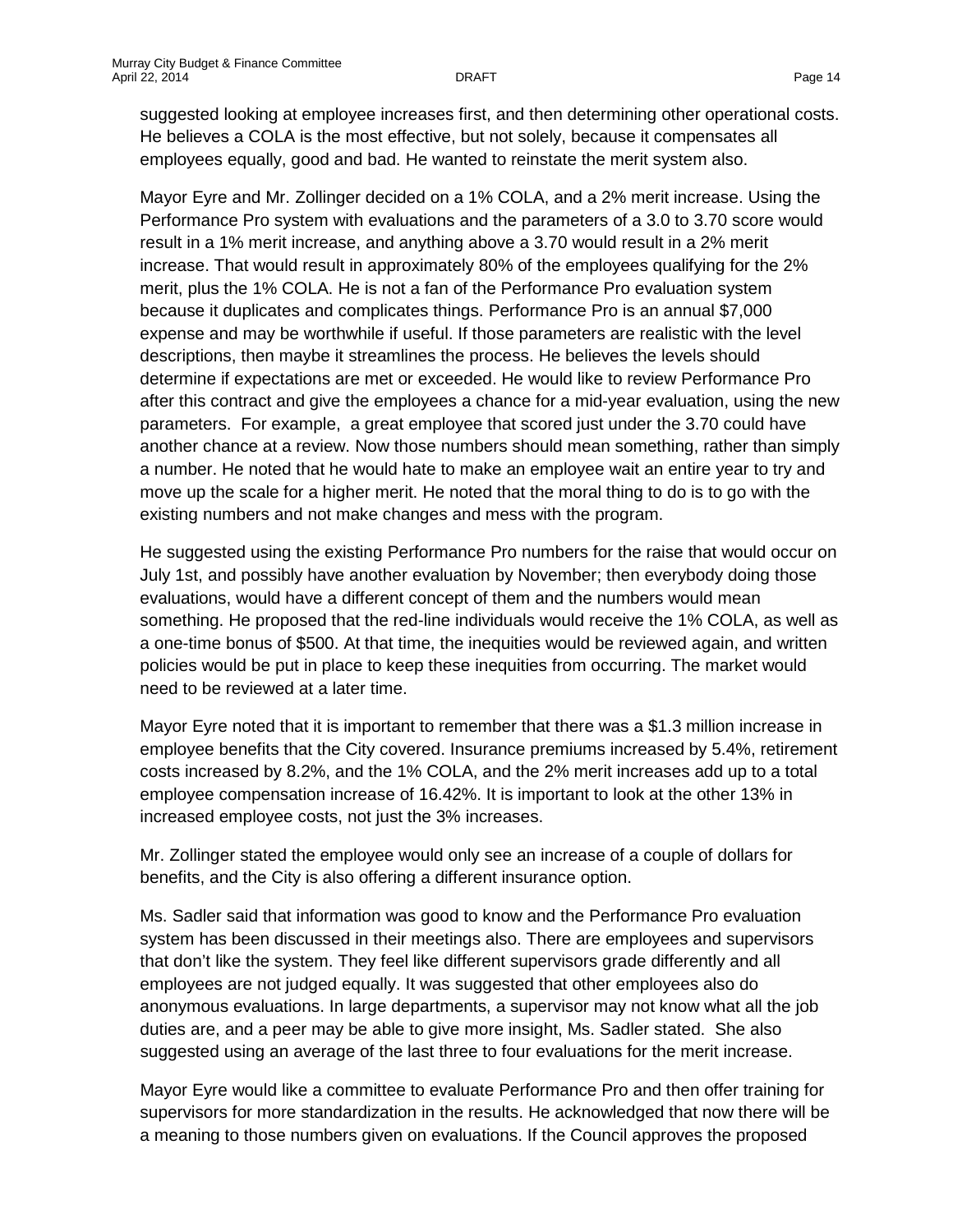changes then the COLA plus the merit will remain in place, and possibly only the numbers would change.

Mr. Hales asked if both the employee and the supervisor did an evaluation with Performance Pro and then discussed it together. Ms. Sadler replied that was correct.

Ms. Turner noted that she has a concern with an employee's peers doing an evaluation. She believes it puts a lot of responsibility on the peers, rather than a supervisor. Ms. Sadler agreed there are some concerns with peers grading fairly also, and it would require more than one peer evaluating another.

# **Firefighters' Union Daren Wightman**

Mr. Wightman noted that he had an addendum to the previous information given to the Council.

Ms. Turner had previously asked for the monetary value of a trained firefighter that decided to leave the City. Mr. Wightman and others tried to establish some numbers, but it is a subjective issue. In different studies, the range varies from 20% to 150% of the salary. He showed some of the breakdown costs for different types of training and certifications. In the case of Mr. Wightman, he was sent to paramedic school, and signed a contract with Murray City saying that if he left the City within two years, he would have to pay back the \$40,000. A typical firefighter that had five to ten years of experience, would have 80% to 90% of the certifications done. There are several employees currently attending hazmat tech school.

Mr. Wightman said there are a variety of training programs for firefighters. Every day there is didactic and practical training done on a variety of topics to maintain high levels of proficiency. There is an expected hour of physical training daily.

The senior firefighters mentor the junior firefighters. This is important to remember when senior firefighters are lost. The senior firefighters are so proficient in areas such as CPR and help train the newer firefighters. As you lose those senior mentors, it lowers the efficiency of the department, he added. This is an intangible cost that is hard to place a dollar value on.

Mr. Wightman mentioned that the Police Department lost 12 to 14 officers in the last few years to other cities. His concern is that the Fire Department will begin to lose firefighters also. He is aware that there are firefighters testing for employment in other cities. The employees that are testing with other cities are mentors, future leaders, and experienced firefighters. He heard that these employees are worried about their future with Murray, and concerned about a pay reduction.

He stated that the operations budget had remained flat over the last few years, and there was an attempt to address compression, but that didn't actually work. He noted the City's policy for compensation states that the City should have just and equitable incentives and conditions of employment to maintain and promote efficiency in the operation of the City. It also states that salaries and wages be competitive with other agencies, based on availability of funds.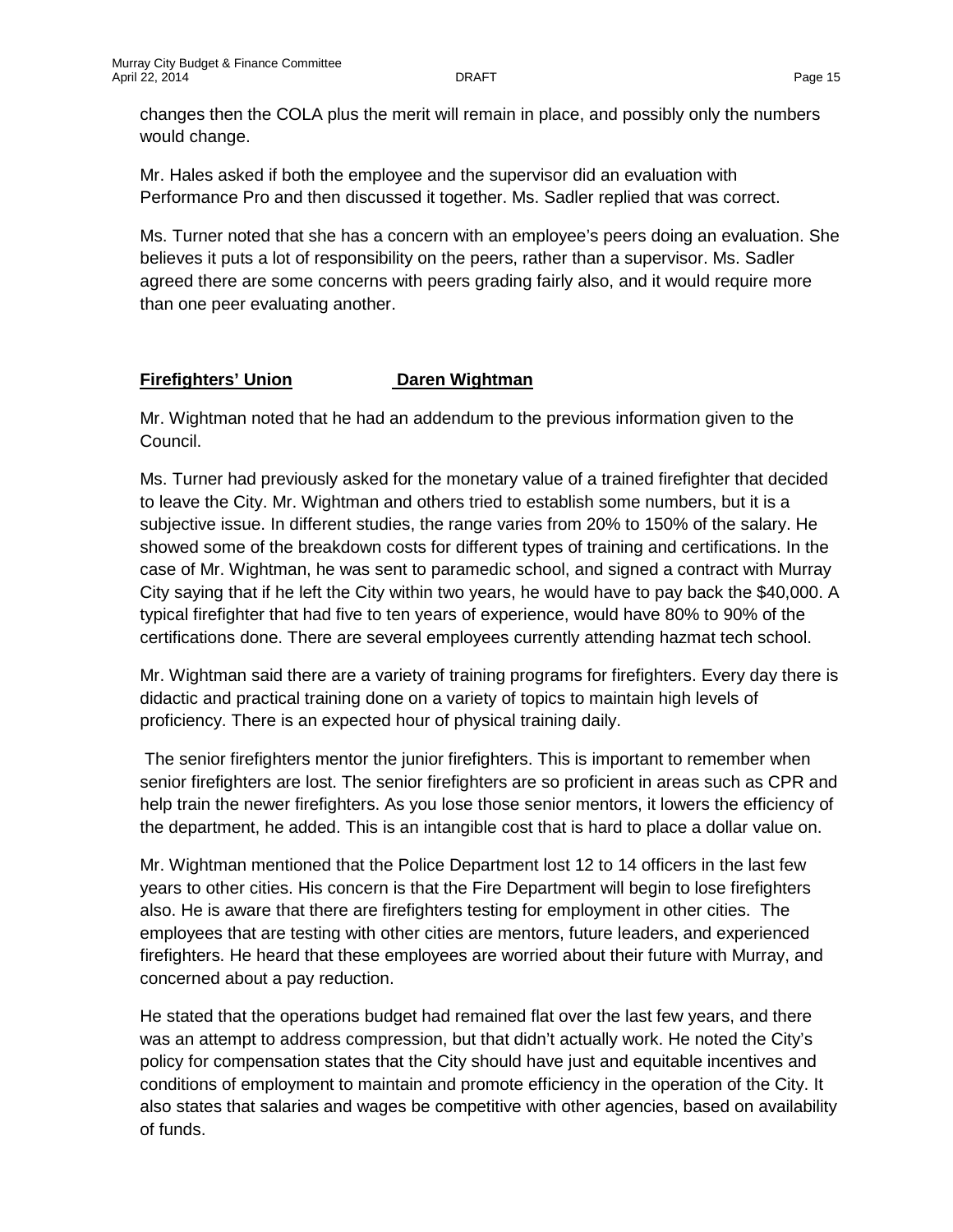Mr. Wightman explained that grade 19 includes engineers and paramedics, from lowest to highest in experience. He explained the different sections before and after last year's raise, and the less experienced employees are receiving the 10%, and the employees with higher seniority are receiving 5%. Employees are given more weight for "time-on" from other agencies than those that have spent their time with Murray. These are a few of the pay inequities that are really hurting morale.

He believes there are four inequality concerns: Captains are making less than those employees that report to them, personnel with greater experience are making less than new employees, more weight given to experience outside of Murray City and no predictable career progression plan.

Mr. Wightman compared Murray's lower taxes compared to other cities. He pointed out some articles from similar situations in Atlanta and Salt Lake City. He pointed out that it may be important to look at the funding mechanism to be able to address these issues. Mayor Eyre asked if Mr. Wightman was talking about a tax increase for the citizens. Mr. Wightman said that is a possibility that needs to be researched. The Mayor pointed out that property tax increases cannot be used solely for employee compensation. Mr. Wightman said he is aware of that and believes there are other expenses in the City that could use the funding also.

# **Court Michael Williams and Judge Thompson**

Mr. Williams said the budget is at 76% spent, with 83% of the year gone. There are a few line items over budget, but will be compensated for by other line items.

He said it looks like prisoner transport decreased in the 2014-15 budget, but that figure does fluctuate, even though the Court averages 18 transports per day. The Court is picking up more video arraignments.

Mr. Williams stated he does not have a problem with the parameters set in the budget.

Mr. Zollinger said that a position was added for a temporary employee. Mr. Williams said he needs an employee to try and keep cases from flooding into the court that could be addressed by hearing officers. This employee would work 20 hours a week and perform finger printing, archiving, and other tasks. He has some interviews set up and hopes to hire a person very soon. Mr. Zollinger commented that this person will be paid for due to some other cuts in his budget.

Mr. Williams said the City has a contract with Selectron. Selectron handles the phone and website payments. Of the total payments, 45% are made by phone and the rest are made by website. The State now accepts web payments so the City may allow the State to process web payments for the City and that will cut down on costs. Instead of a blanket contract for services, the State charges five cents per transaction. This would also cut down on the time spent on fixing problems and maintaining Selectron.

Collections are getting better and retained revenue is increasing. Mr. Hales asked if collections were done in house and how many employees were employed. Mr. Williams replied that he has eight clerks and they process the collections. The bailiffs make many of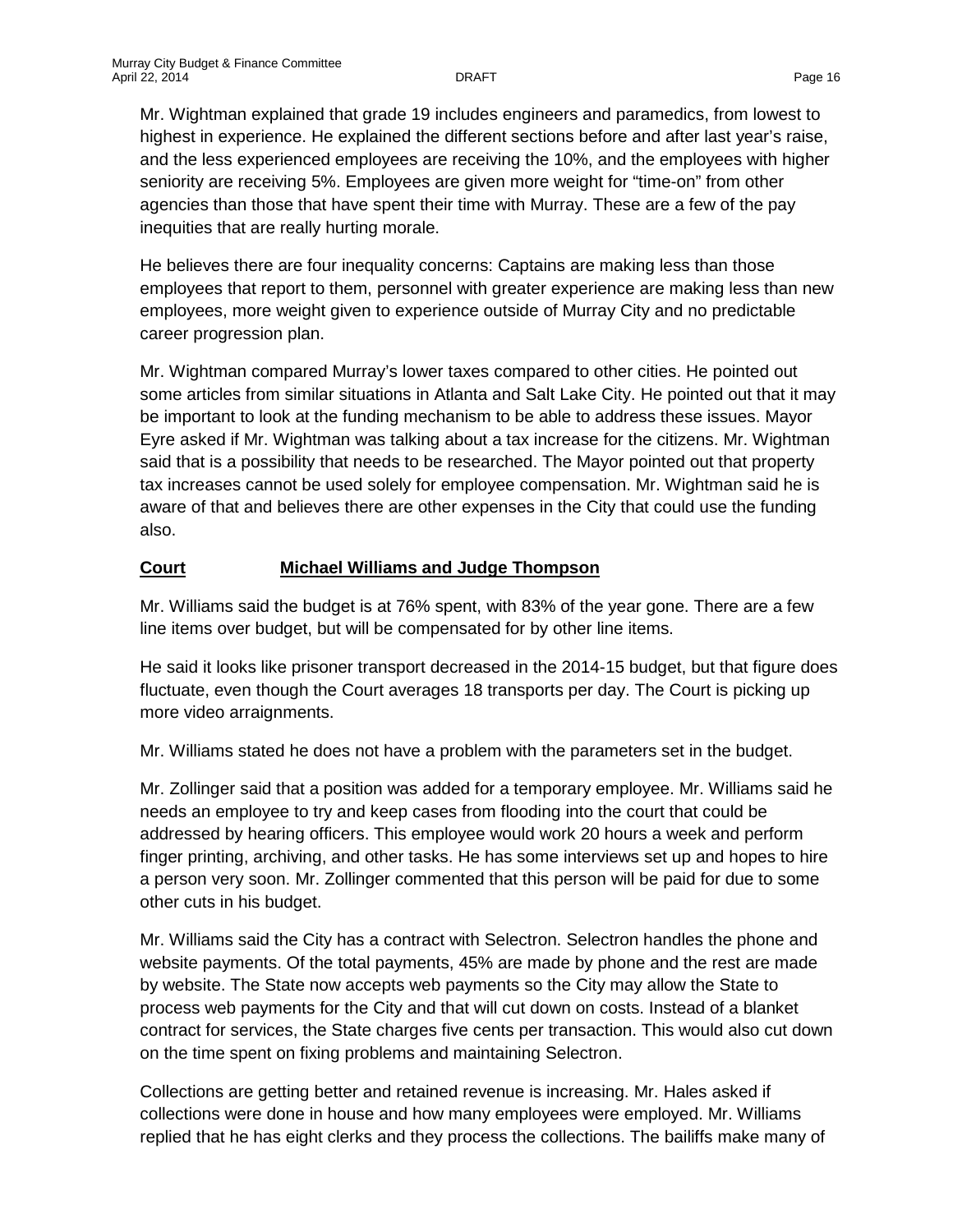the contacts and set up court dates. The court also works closely with the Police Departments and warrant officers will pick the person up.

Mr. Camp asked about the software support. Mr. Williams said that change would be the support from the State website. He is planning on a July  $1<sup>st</sup>$  date to switch over.

Judge Thompson noted that he has mandatory training and also maintains his membership in the Utah Bar Association that requires one travel obligation a year and he appreciates the funding.

He asked if his salary was up for discussion at this time. The media stated that clerks were conducting hearings, and that is a common occurrence in the District Courts. He believes that the Justice Court judges are the hardest working judges in the system. He appreciates Mr. Williams and his efforts for a well-run court. He stated that people are treated fairly, while keeping the courts economically viable. The court pays for the prosecution office, which would require payment, even without a City Court.

He would like to be compensated comparably to the West Jordan, South Jordan, and Ogden judges that have similar caseloads. Mr. Camp asked what the salary increase was in the proposed budget. Mr. Zollinger replied that it was a 1% COLA, and a 2% merit, same as all other employees. Mr. Hales asked Ms. Lopez about the salary survey she had done. Ms. Lopez explained that she researched an average of the courts with similar caseloads, and it appeared that Judge Thompson was a little higher than the average. Judge Thompson stated that West Jordan, South Jordan, Sandy, and Ogden judges are all paid the State maximum, plus a substantial car allowance. Ms. Lopez noted that she found the information on the State transparency website, which the numbers are input by the City Finance Directors. He said he receives about the same wage as West Valley, but that judge only works four days a week, and earns extra income from other sources. Judge Thompson said the salary range is large due to the rural areas in the State that mainly see traffic tickets. Murray City has a heavy load of DUI cases, domestic disagreements, and serious traffic offenses.

Mr. Williams mentioned that Murray is a high intensity court, with a low recidivism percentage. For example, the State DUI recidivism is 26%, compared to 9% for Murray City. There is a full calendar upstairs in the hearing offices for first-time traffic offenders, and the Spanish speaking cases. He noted that Judge Thompson does more work than the caseload numbers show. The Court is open 11 hours a day. Judge Thompson said that his hours fluctuate depending on the case. There are morning and afternoon hearings every day. He noted that the AOC (Administrative Office of the Courts) recommends two judges for the caseload that Murray City processes.

Mr. Brass asked that the item be placed on the contingency list.

#### **Human Resources Mike Terry**

The budget has had three reductions, and one increase for next year. The books & subscriptions line was reduced by \$500, due to online accessibility of the materials. The budget for small equipment decreased, as well as education & training. He noted that the desired seminars and conferences are usually held locally and there isn't a need for travel.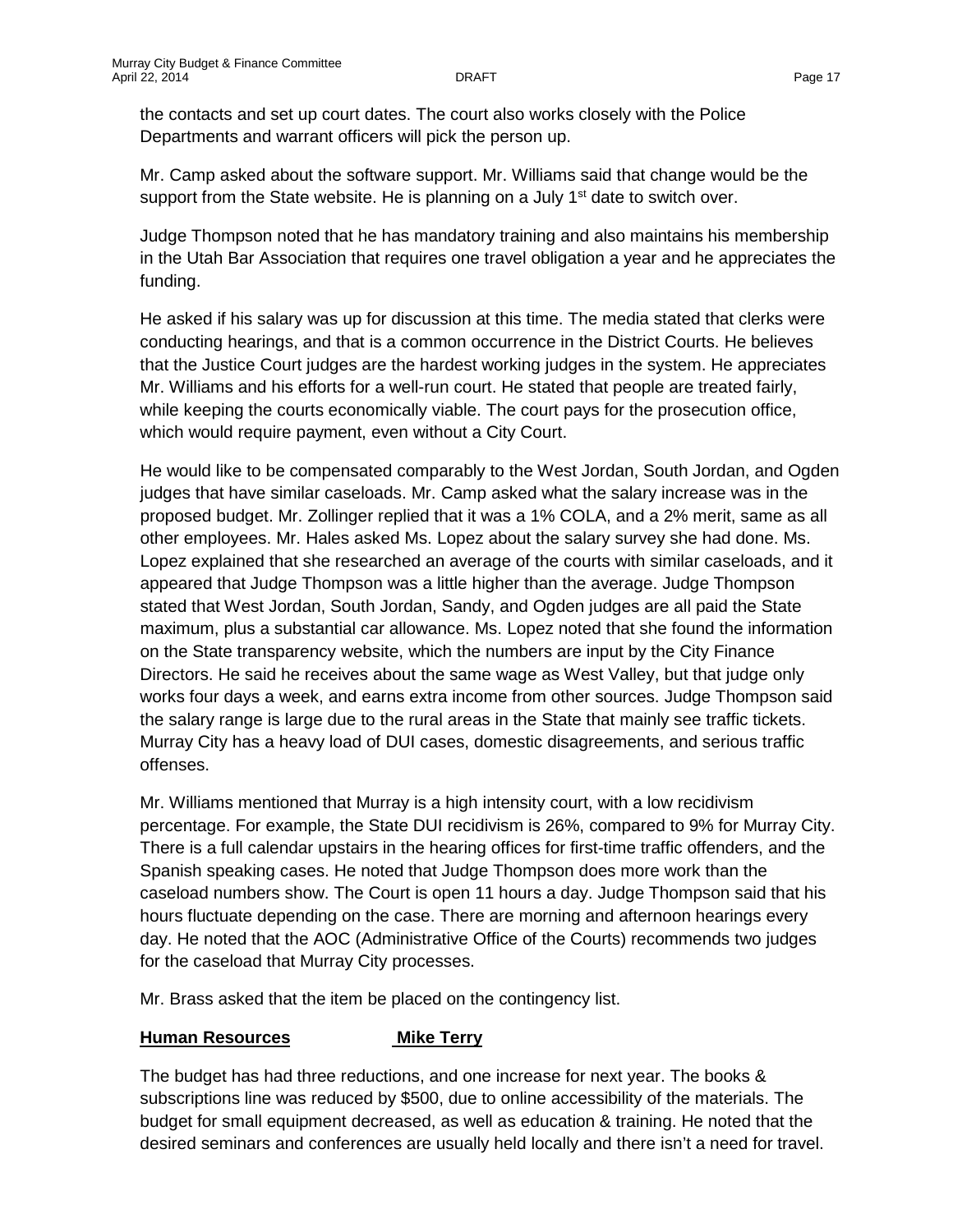The budget increase was for software maintenance. One of the software programs is called Tech Net, a compensation survey to gather salary information from the other cities. The other software is Performance Pro, the employee evaluation system. Performance Pro increases its rates approximately 5% to 10% a year. Mr. Terry said the City has had Performance Pro for about ten years, and it has not been adjusted during that time. There are discussions ongoing about possibly changing the system. He said timing is important when making an evaluation software change.

Ms. Turner asked how many employees work in human resources. He replied that there is one full-time analyst, a 3/4 analyst, and a safety manager under his supervision. The safety manager's salary is paid out of the risk fund.

Mr. Camp asked if Tech Net took the place of Wasatch Comp Survey. Mr. Terry said that it did, and was developed by the same person, Mike Swallow. He developed a website about eight years ago that enables the cities to input information and the charge is about \$500 per year. Mr. Terry said he could provide the information to the Council, if desired. Mr. Camp stated that it would be nice to see how the City compares in wages. Mr. Terry said there are two things to compare: actual salary ranges, as well as actual salary by position. Murray has always tried to compare ranges because different unknown factors go into each individual's salary. He believes that Murray's salary ranges are pretty good, possibly a little low, but the actual salaries are probably lower than most. During the last decade, employees have not been able to work their way up inside of the salary range, even though some efforts were made last year to address that.

### **Power Department Greg Bellon & Bruce Turner**

Mr. Bellon said the budget is balanced, and includes a \$2 million increase in expenses from the prior year, due to the Hunter Power Plant upgrades. The Hunter Plant is required to install selective catalytic reduction in the future so that money is being set aside.

The Power Department paid off some bonds and saved \$530,000 in this year's budget, and capital expense was reduced by about \$800,000.

The fleet was able to see some improvements and some needed repairs were made.

The Power Department decided to take on the expense of \$48,000 for street lighting. Mr. Zollinger said that was a huge help in balancing the General Fund.

Power costs account for 57% of the budget, 22% for labor costs and materials, 12% for operation transfers and administrative fees, and 4.3% is debt service and 4.7% is for capital projects. The department works very hard at keeping power costs down. The dispatchers look at all options when purchasing power.

He noted that there are 47 full-time employees in the Power Department, and a few parttime employees.

Mayor Eyre asked if the department was involved in any programs to change the street lighting from the existing lighting to LED lighting. Mr. Bellon said the City is involved in a pilot program that would involve 16 lights on 1300 East from VanWinkle to 6400 South and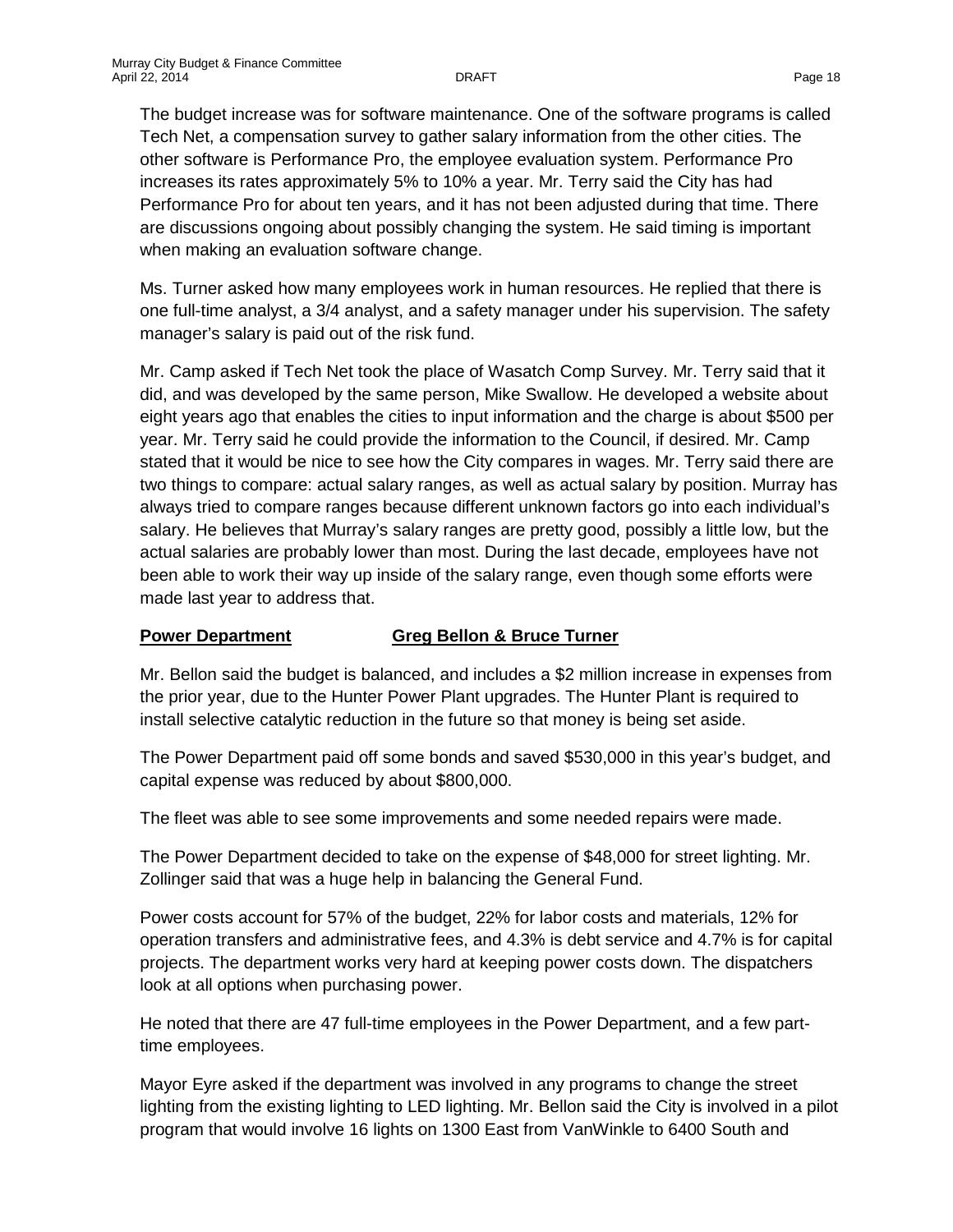switch them to LED. He said there have been problems with LED lights longevity. Mr. Brass said there are heat problems with those lights and can cause burn-outs, and they are expensive. Mr. Turner said the County switched some out on top of the semifours and 5 or 6 out of the 20 installed are not currently working. He said there are no programs mandated yet, just voluntary changes.

Residential meter sales account for 32% of the revenue, 54% is large commercial, and 14% is small commercial. The philosophy is to budget conservatively on the revenue. The UAMPS (Utah Associated Municipal Power Systems) margin is the sale of energy to Truckee-Donner. It isn't net income, there is a cost involved, so it is gross profit. The output has increased at the Transjordan landfill so that has been positive.

There was a reduction in capital equipment. Mr. Turner said that they might purchase two F-450 pickup trucks for the crews, and the biggest expense is the underground puller. The existing puller is 15 years old, and the cable and drums are not good. The cost to replace the puller is approximately \$164,000. There is also a stumper for the tree trimmers listed that would cost \$60,000. There will be a carport built to house the back-hoe, mini-excavators and the dump trucks, and expand the truck bays to house the tree trimmer equipment also. There is one bucket truck that was ordered last year but hasn't been received yet so the funds would carry over from last year.

The funds for Public Power Week were increased by \$2,500.

Regular employees have been placed into the administration budget.

There was a decrease in maintenance buildings and grounds, due to a parking lot disbursement from another account.

Mr. Brass asked about mandatory fall prevention equipment, as of April 15<sup>th</sup>. Mr. Turner replied that two employees already have the safety straps and belts, but the other six employees would need them. Mr. Turner said the employees will be open to the mandatory gear change.

Mr. Bellon said the largest expense was for money set aside for the Hunter Plant. He commented that CRSP (Colorado River Storage Projects) was one of the greatest assets. Mr. Brass asked if they were going to get it, because the water doesn't look so good. Mr. Bellon said the State received some good snow and is hopeful it will trickle down there.

The power pool/exchange is used to buy and sell power to other UAMPS members. Power can be bought on an hourly/daily/monthly basis.

TransJordan has increased their output, so the cost to cover the output has increased. Mr. Zollinger noted a portion of those costs is recovered through resales. It is a real savings when the City can purchase expensive resources at a fraction of the cost. He said it is about \$1 million annual increase to the City.

Mr. Brass asked about the REC's (Renewable Energy Certificates). Mr. Bellon said there is a minimal amount listed in the budget.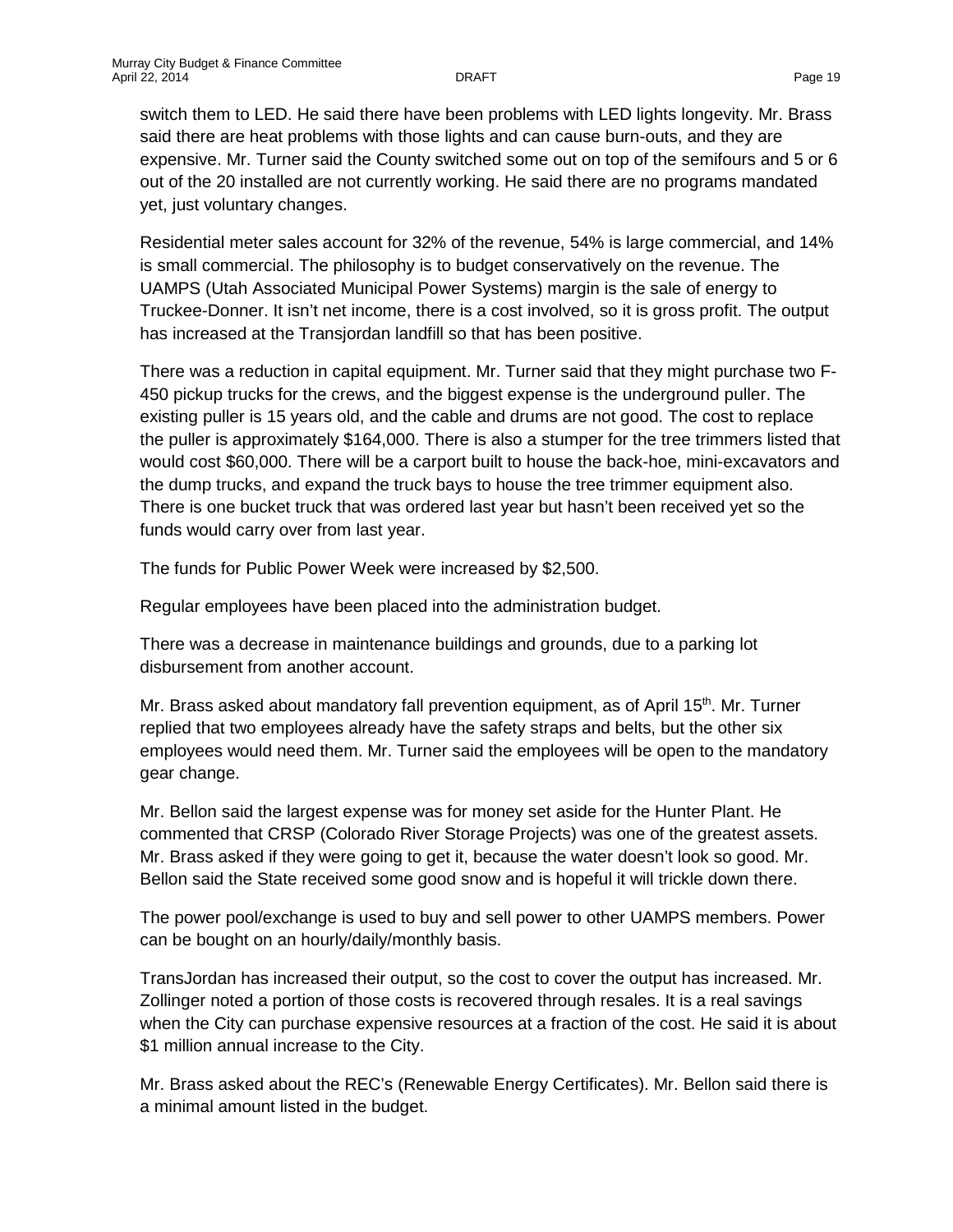Some of the principal bonds were paid off, and there isn't anything callable until 2016. Operational transfers remained about the same, and the administration fee increased slightly.

Mr. Zollinger commented that the most substantial changes for power was in the purchasing of power.

The line item for metering was reduced because the department was able to complete the purchase of the meters, and have almost changed them all over.

There was a large increase in miscellaneous contractors due to some hydro work that needs to be done. Some of the joints need to be redone. The line for maintenance for plant equipment increased by \$60,000 for some variable frequency drives to be installed in the station. There was also an increase for a mobile battery charger for working on the turbines.

Mr. Bellon noted that the system is judged when the wind blows, and the system looks good. He added that it is hard to control rodents' damage.

Mr. Turner said that Provo City had to borrow one of the trucks to reach some heights near Geneva. The City also sent a couple of crews to help Bountiful during their severe windstorm. Mr. Bellon said that is a nice benefit to be in the UAMPS/IPSA program to have the mutual aid between partners.

Mr. Hales asked if the microburst about 15 years ago affected the power. Mr. Turner said that it did and caused a rebuild in that area.

Mr. Bellon noted that the department appreciates the support from the Council and the City. He excused Mr. Haacke who was absent due to a conference.

### **Mayor's Office Jan Wells, Chief Administrative Officer**

Ms. Wells explained that the budget is fairly simple. There are savings due to one fewer employee currently.

There was \$20,000 added to pay for some professional help during the Legislative Session.

Mayor Eyre added that the other increases were consistent with City wide increases. The overtime has been reduced and will stay that way. Cell phones expenses have decreased.

He added that he appreciated attending the Legislative session and feels like the Legislators liked having Mayors attend the session. He said it was a lucky year for the City, as far as the bills that passed and didn't pass. Mr. Hales asked if the legislative consultant would be a City employee working in the office. The Mayor said the goal is to hire someone just to attend the session, possibly an intern or consultant.

Ms. Wells said they are very concerned with the Marketplace Fairness Act, and also the sales tax distribution formula. Those could have a serious impact for Murray and will require the City to be very engaged on those issues.

Mayor Eyre expressed his appreciation for the ULCT (Utah League of Cities & Towns).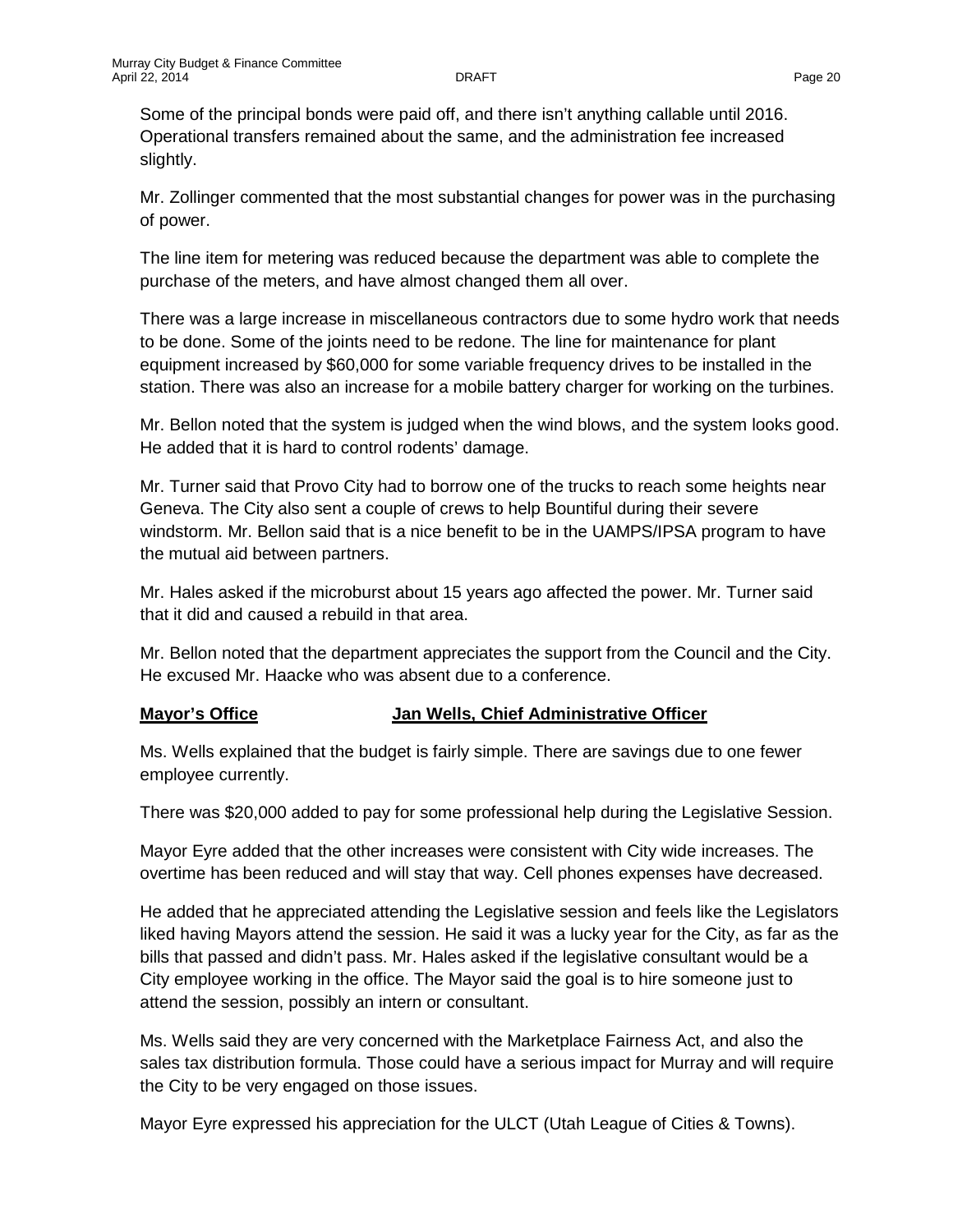ULCT was a great resource and Cameron is a great asset to the City, as well as the lobbyist, Dave Stewart.

# **Police Department Craig Burnett, Chief and Joe Tarver, Assistant Chief**

Chief Burnett said the budget remains about the same as last year.

VECC charges increased, as well as the contract with West Jordan for animal control. Mr. Brass commented that the animal control guys do a great job. Chief Burnett said he is happy with the situation but still needs to talk with the new Police Chief in West Jordan, and is hopeful that collaboration will continue.

There are three Lieutenant positions currently, down from four previously. That is not impacting the department in any way. The three Lieutenants have more responsibility and are being deployed a little differently. It was a minor adjustment in patrol, but makes more sense to have the Lieutenants run the divisions with more responsibility. There is one Lieutenant now in patrol, and he coordinates with the Sergeants. Chief Burnett complimented the Sergeants on their efforts and said the system seems to be working out just fine. Mr. Zollinger thanked the Chief for saving money. The Chief said the department understands that this is a more efficient process, even though there might have been disappointment in the fact there were no promotions.

Chief Burnett said two officers recently left and started with West Valley, another is resigning for other reasons. Applications are being accepted for police officers to fill the three vacancies. There is also an opening for a code enforcement officer, an opening that has been available for a few years.

The police records are pretty backed-up, so a temporary employee, a former cadet, has been hired to help catch up on records. This is a budget neutral addition, since the funds were found from other areas in the budget.

The canine supplies budget has been decreased due to the fact the City is currently without canines.

Mr. Zollinger added that there was a budget opening this year for \$19,000 because the department received insurance money.

Mr. Brass noted that there were some new vehicles added to the CIP list. Chief Burnett said he is concerned with the budget for this year, due to his stepping in mid-stream and is figuring out who was being paid and from what budget. Mr. Zollinger asked if he was concerned specifically with the vehicle maintenance account. Chief Burnett said that was one of them, but he is looking forward to starting the new budget on July  $1<sup>st</sup>$ .

There have been some accidents that cost a little more money than previously thought. Also, some light bars went out, and six of them were replaced at about \$1,300 per light bar. He believes that the maintenance should go down with the addition of the new cars. Mr. Brass said to approach the Council, if the department gets in a bind.

Mayor Eyre asked if the fleet was standardized to help out with maintenance. He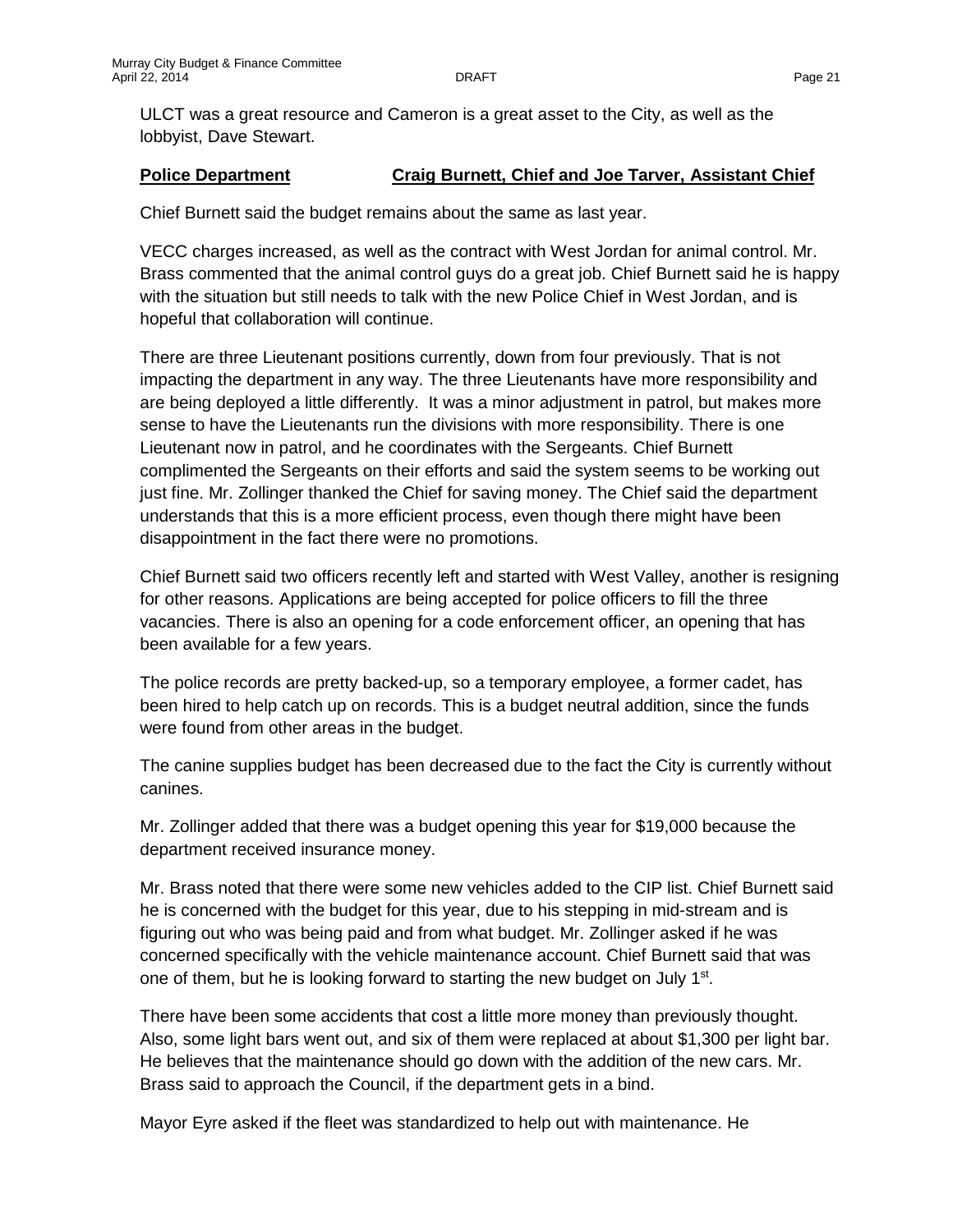commented that he likes the look of the Chargers, but is concerned that they are rear wheel drive. Chief Burnett said the Ford Focus, which is an all-wheel drive car, cost about \$6,000 more per car. Mr. Hales said he heard that the rear wheel drive didn't make a big difference. Chief Burnett said the department was also looking at the Impala, but compromised with the charger. The Impala was front wheel drive, but was extremely unpopular with the officers. The Chargers cost about the same and have a great warranty. There were no real problems during the winter; they do have an anti-slip traction control device that helps. The City paid about \$21,000 for the Chargers, and the all-wheel drive police vehicles cost about \$27,000. The lower price allowed for the purchase of more cars. He noted that Dodge is coming out with an all-wheel drive car with the police package in about a year. Mr. Zollinger asked if it lowered the fuel mileages. Chief Burnett said it might, but it is only a V8 engine, so the difference would be minimal.

Chief Burnett noted that there were ten vehicles requested on the CIP list. There was also a request for taser replacement. The interview room in the detective division is also listed for a remodel.

Chief Burnett noted that the recent homicide in Murray has depleted the two accounts, with the DNA costs alone. The City had to go to a private lab to get quick results and those bills have added up to nearly \$28,000. All other testing went to the state, but those results won't be back for nine months to a year.

Ms. Turner asked how many officers work in juvenile investigation. Chief Burnett replied that there was the Dare Officer, the cadet advisor, and the school resource officers all paid from that account, possibly six or seven officers. Ms. Turner asked if the school helps pay for the school resource officers. He replied that the City receives about \$12,000 per year for the full-time officer at Cottonwood High, and Murray School District pays about \$25,000 for three full-time officers. The City completely funds the Dare program, at approximately \$11,000 for the hard costs.

Mr. Camp asked about the increase on the animal control contract, and if it is still a savings. Chief Burnett replied that the City knew the contract would increase, and he is unsure if it remains a savings. The City still funds the building and the three employees, and gave the vehicles to West Jordan. Ms. Wells said the complaints about animal control services have gone from a lot of complaints to almost nothing. She feels like it is money well spent. Chief Burnett commented that he is happy with the job that West Jordan is doing also. Mr. Brass said the change eliminated many problems, but the contract should be reviewed. Mr. Zollinger added that this is the final year of the contract. The Council expressed appreciation to Chief Burnett for his efforts on the budget.

# **Finance Department Justin Zollinger, Director**

Mr. Zollinger commented that the budget was flat, other than the increase in employee wages.

The use of reserves to pay the School District from Non-Departmental was taken out of the budget, as well as some other budget cuts. The money set aside for professional services was eliminated, the money for the grant writer was left in, because that has been a good use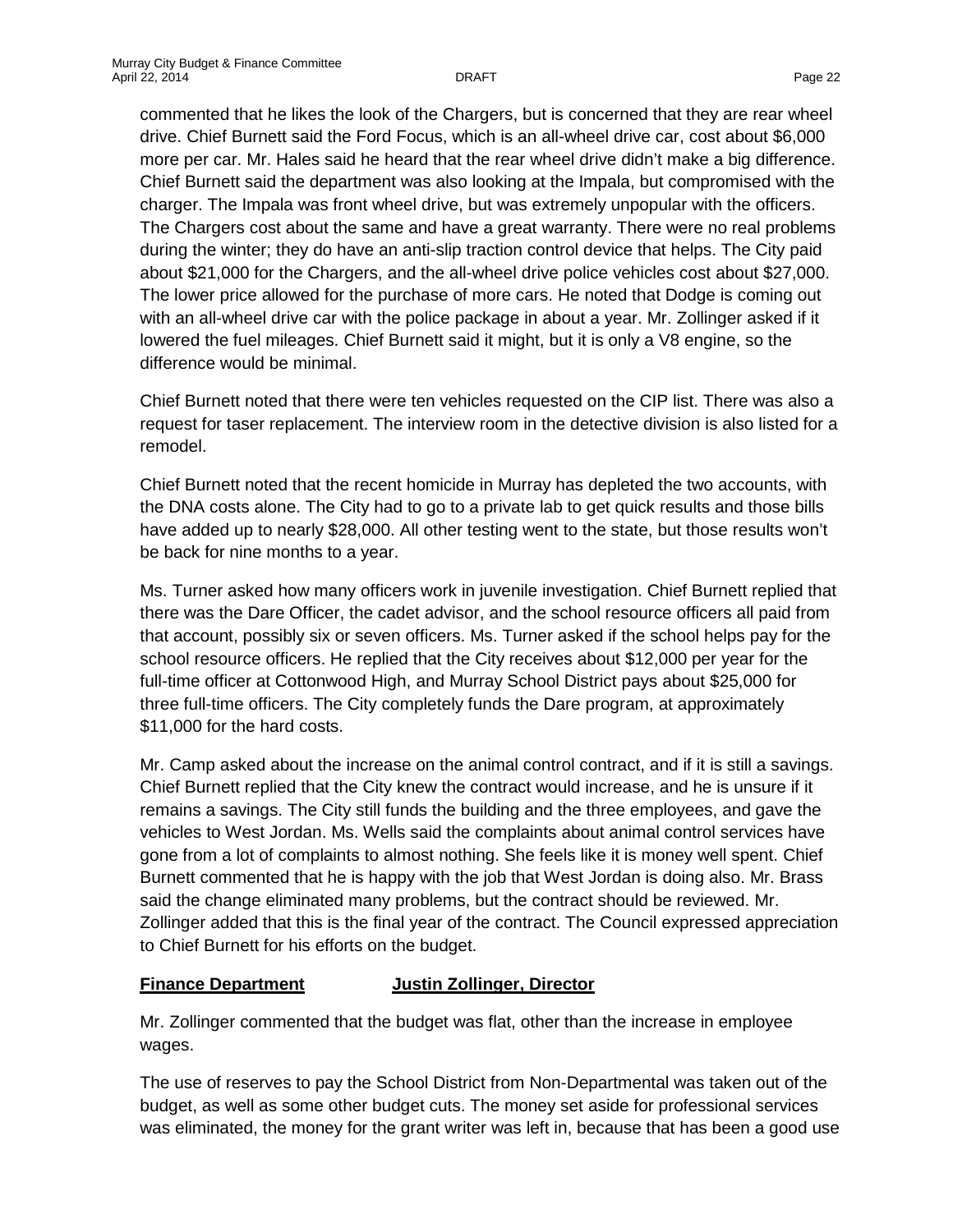of funds to get \$12,000 in grants. Miscellaneous services was reduced; that account has been used to pay for unexpected items, but it does have a replenishing mechanism when property taxes come in.

The Boys and Girls Club receive \$118,000. They are also eligible for a Federal grant that will match 60% of the amount the City gives, an additional \$70,000. The City also supports the homeless shelter, and the utility relief program. Mr. Brass said he would like an update from the Boys and Girls Club. This is the first year that the Boys and Girls Club is in the black and he would like a report at a Council Meeting or Committee of the Whole.

Mr. Zollinger added that the line for employee Christmas gift was eliminated, simply because the different departments have taken over that line item.

Mayor Eyre asked if the Road Home was the only homeless shelter in the State. Ms. Wells said the Road Home oversees the housing portion, but the Midvale shelter is also part of the Road Home. Mr. Zollinger said the money donated is divided by using a formula for the population of the area.

Ms. Lopez asked Mr. Zollinger where the bond payments for UTOPIA are budgeted. Mr. Zollinger replied that it has a line item in the bond payments section.

# **City Council Jan Lopez, Council Administrator**

Ms. Lopez said the largest increase came from the addition of the healthcare plan for Council Members. There has been one family health plan, and one two party plan allocated in the budget.

The training and travel budget was increased to account for some additional costs from the National League Conference in Washington D.C.

There was a minimal increase to account for the new cell phone policy in the City.

The professional line item was lowered because the money was not needed. A portion of that excess may be used for new carpet in the Council Office.

### **Announcements**

Ms. Lopez said there will be a budget reconciliation next Tuesday, April  $29<sup>th</sup>$  from 4:00-6:00 pm.

The items on the contingency list include: radar sped signs, vehicle conversions to CNG, the Judge's salary, and the Taylorsville Bridge. Mr. Brass said the Taylorsville Bridge was added to the list so it could be discussed in an open meeting on the record. Mr. Brass suggested that the nearby hotels should be contacted to determine if the bridge is a benefit to them. He wants to get a dollar amount on the money needed for the bridge, and give it a fair hearing.

Mr. Brass noted that the items on the contingency list only mean that another look is warranted.